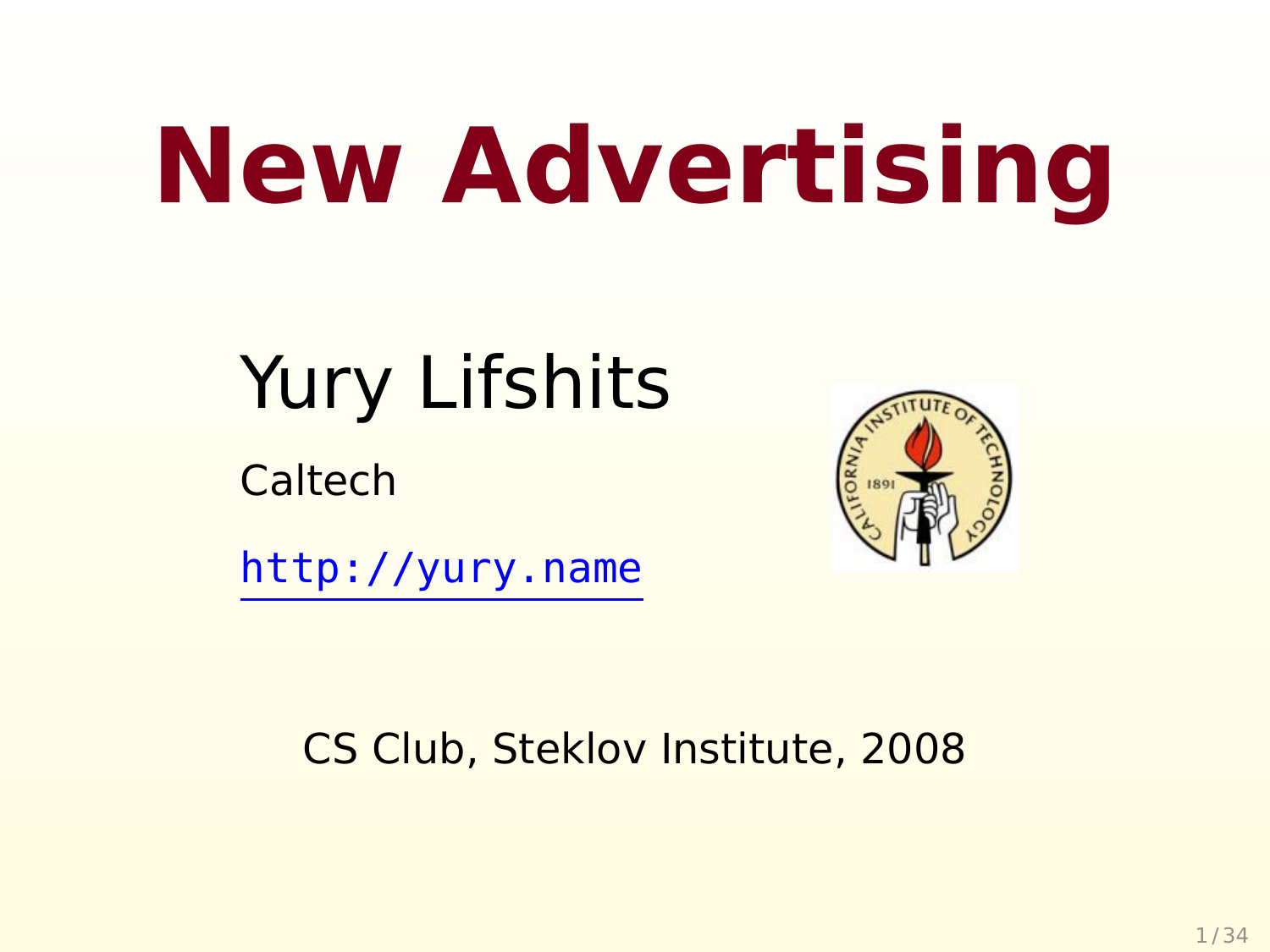# In the past, entrepreneurs started businesses. Today they invent new business models.

# John Doerr

## Think global, act local.

# disputed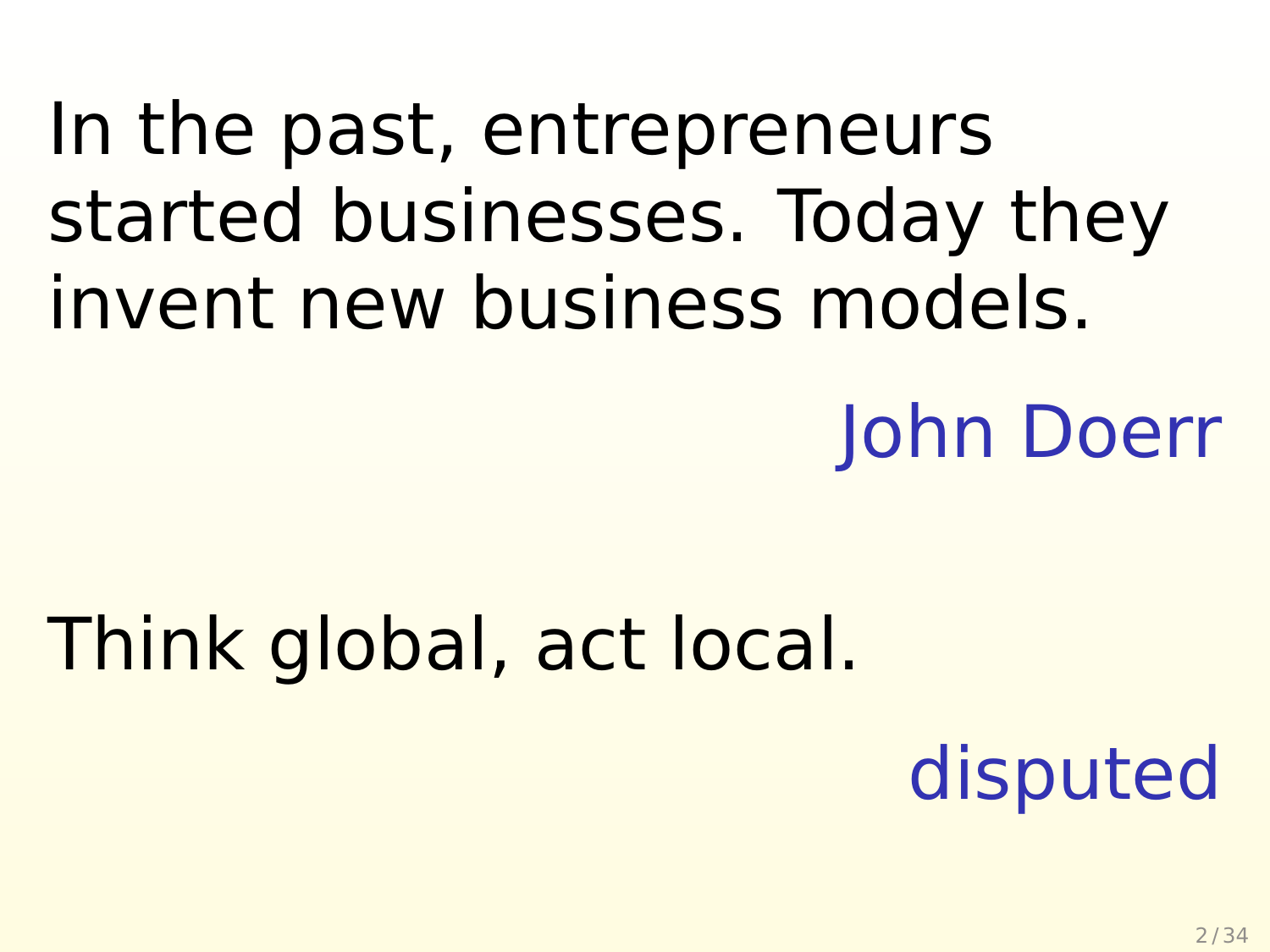## **Outline**

#### <sup>1</sup> [The Concept of New Advertising](#page-5-0)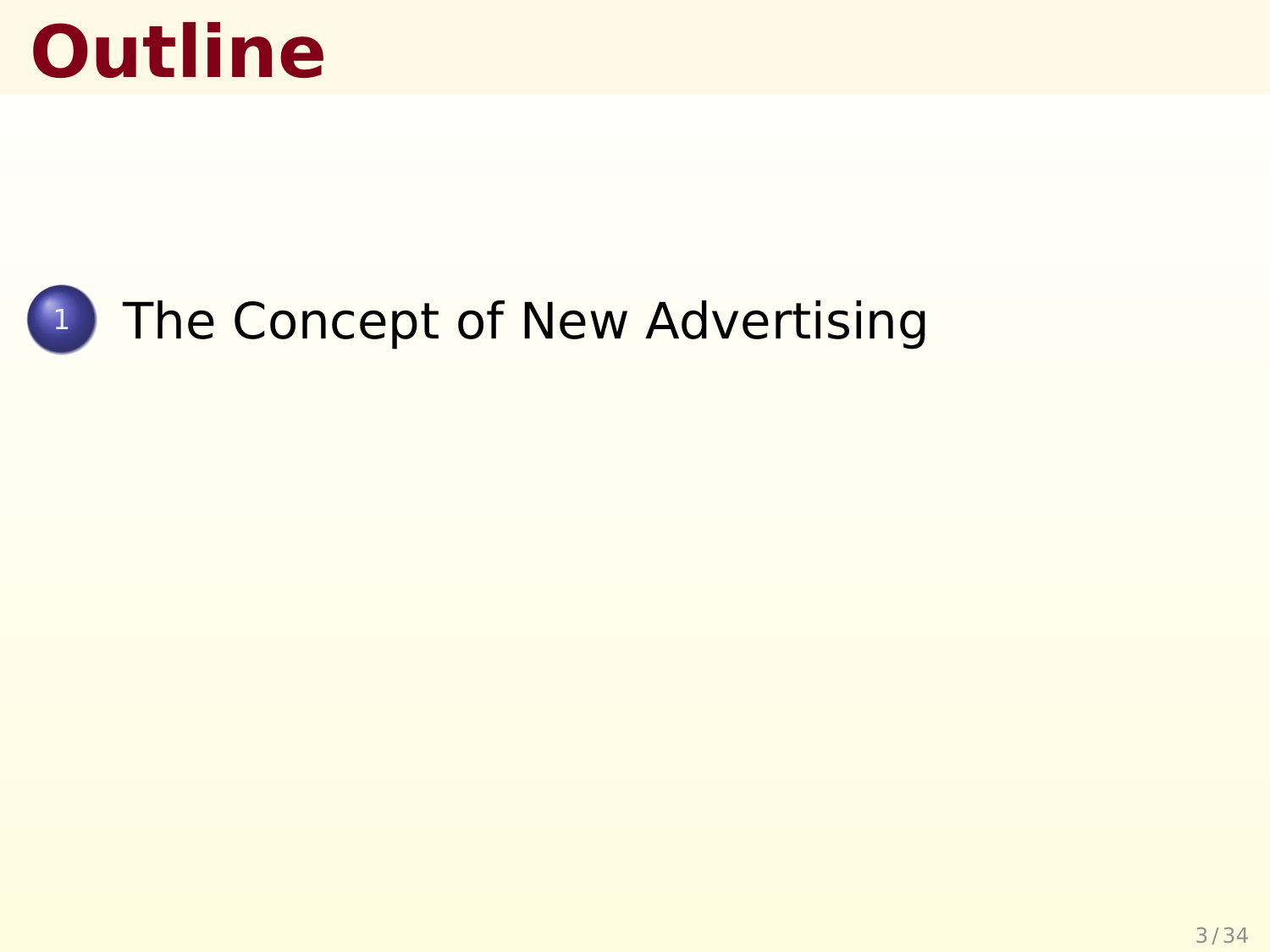# **Outline**

#### <sup>1</sup> [The Concept of New Advertising](#page-5-0)

#### <sup>2</sup> [Prototype Project: Shopping2.ru](#page-16-0)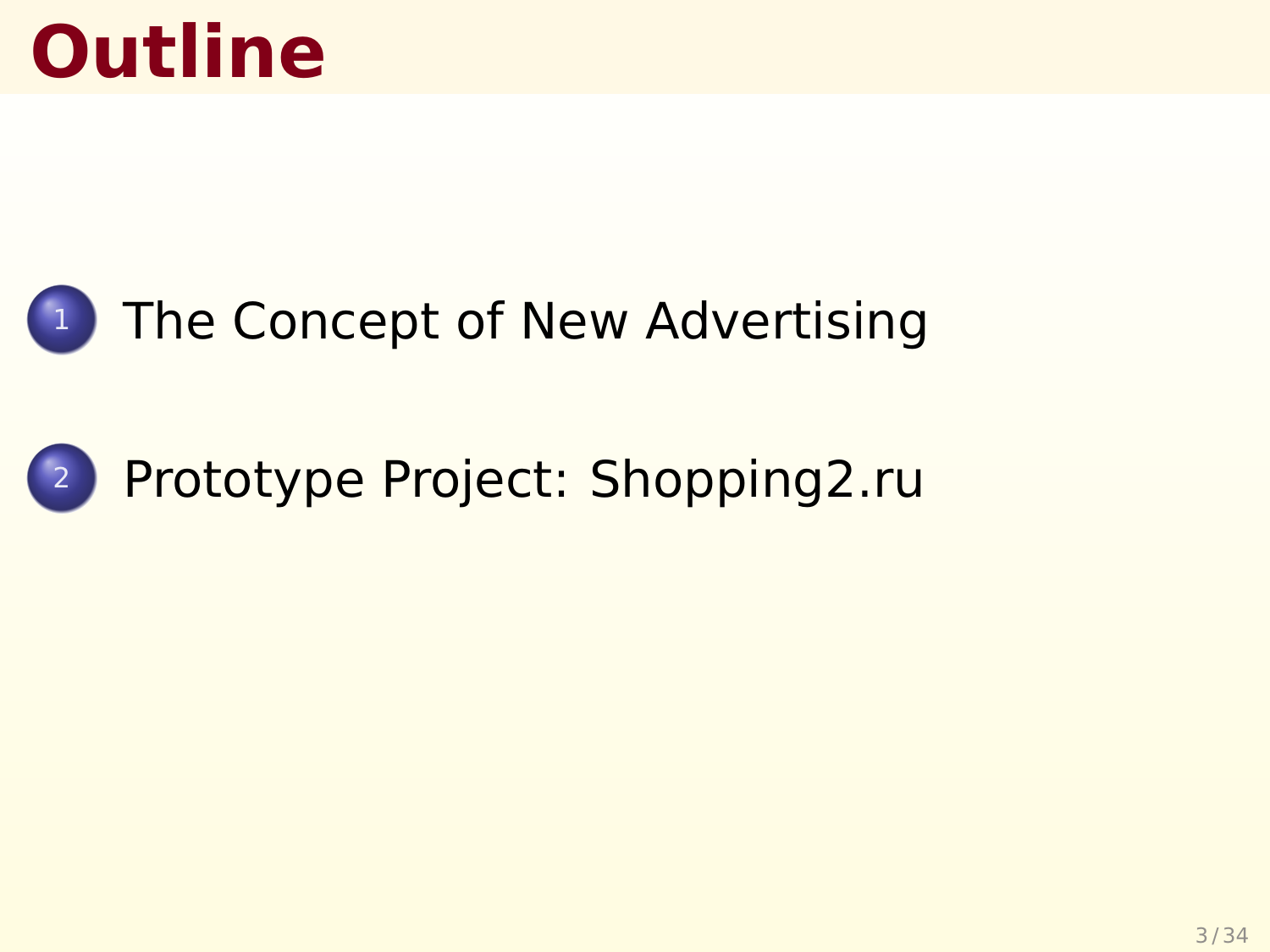# **Outline**

#### $\left(1\right)$  [The Concept of New Advertising](#page-5-0)

#### <sup>2</sup> [Prototype Project: Shopping2.ru](#page-16-0)

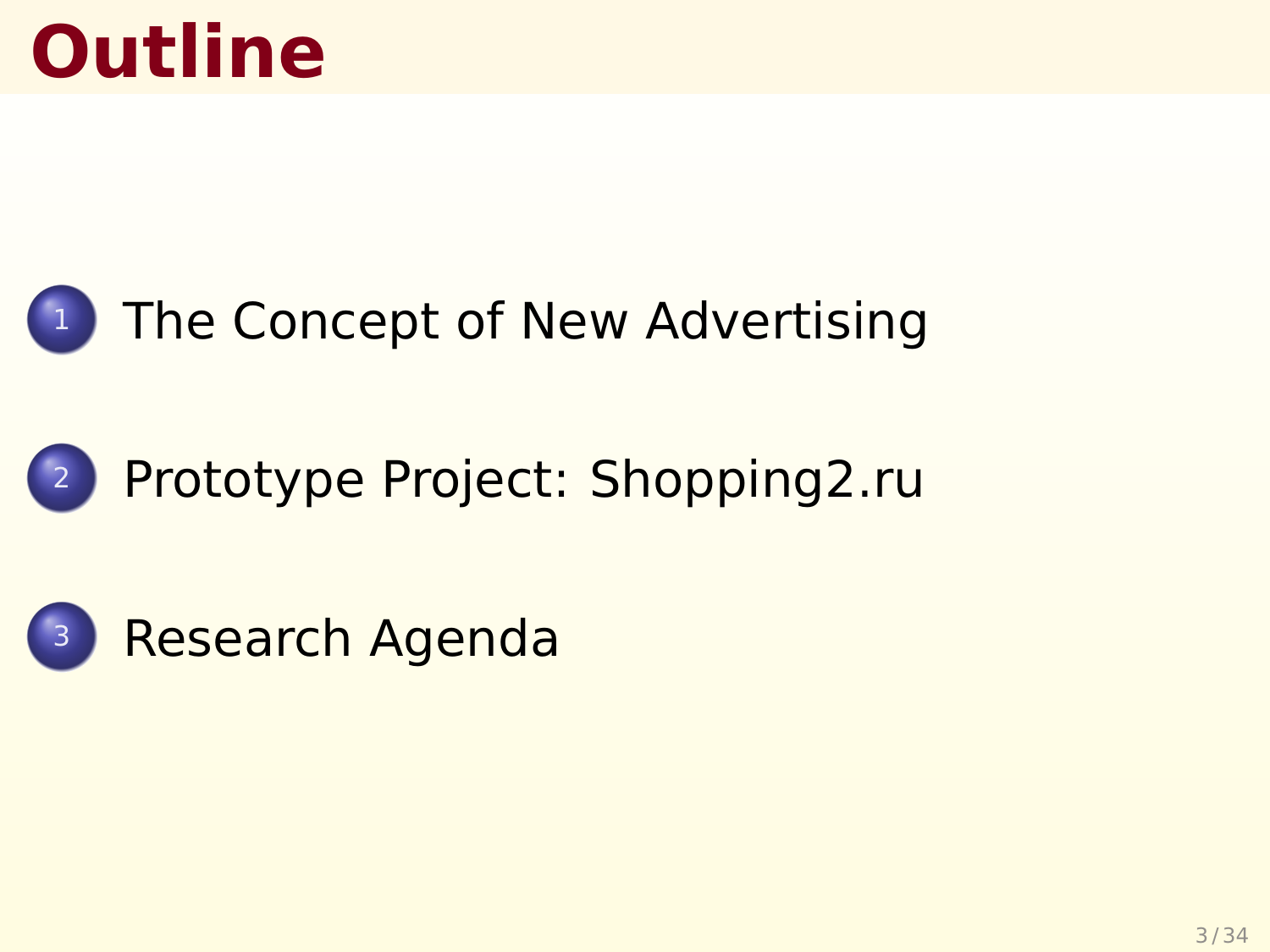# <span id="page-5-0"></span>The Concept of New Advertising

**1**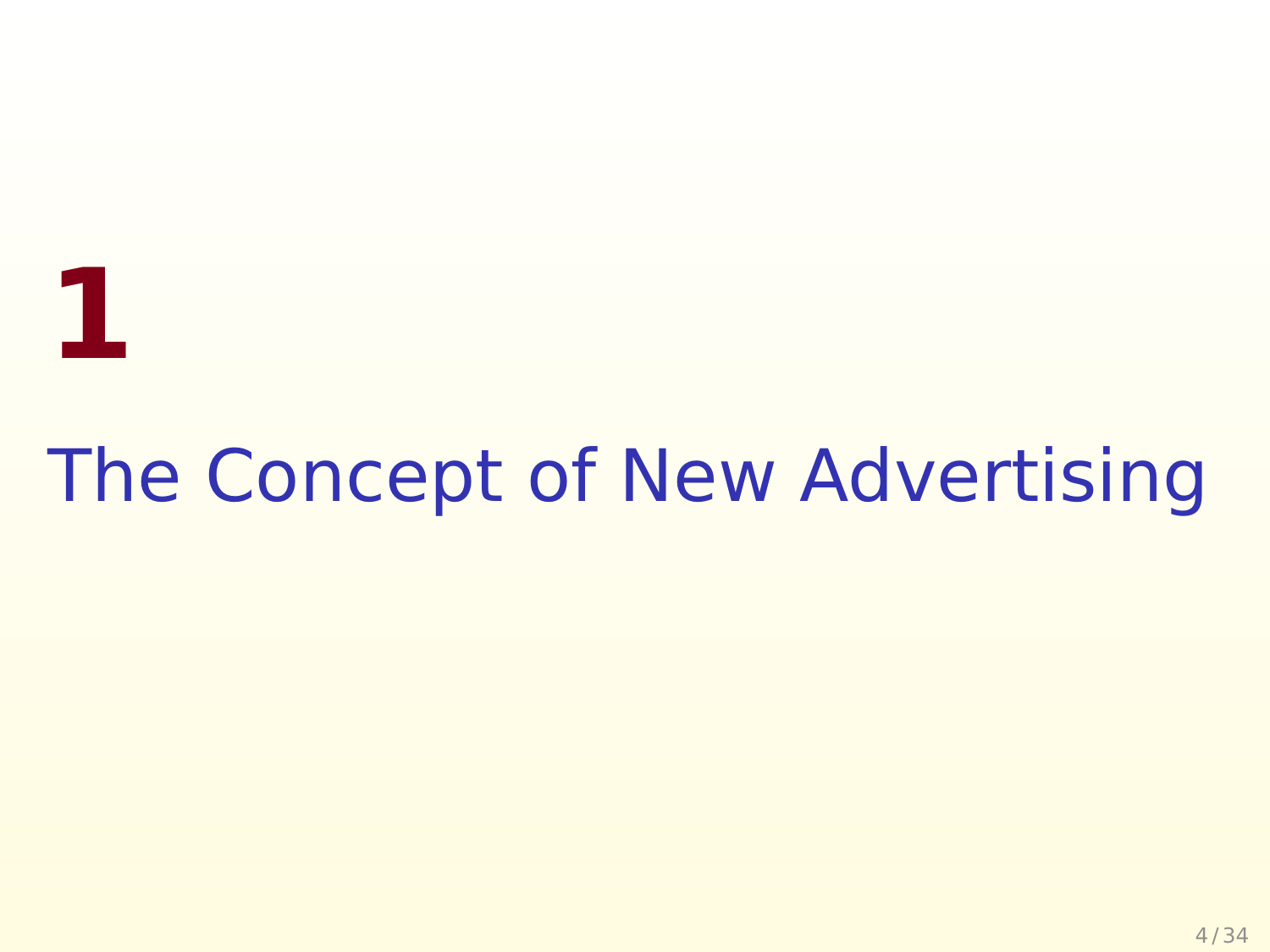# $C \rightleftarrows M \rightleftarrows B$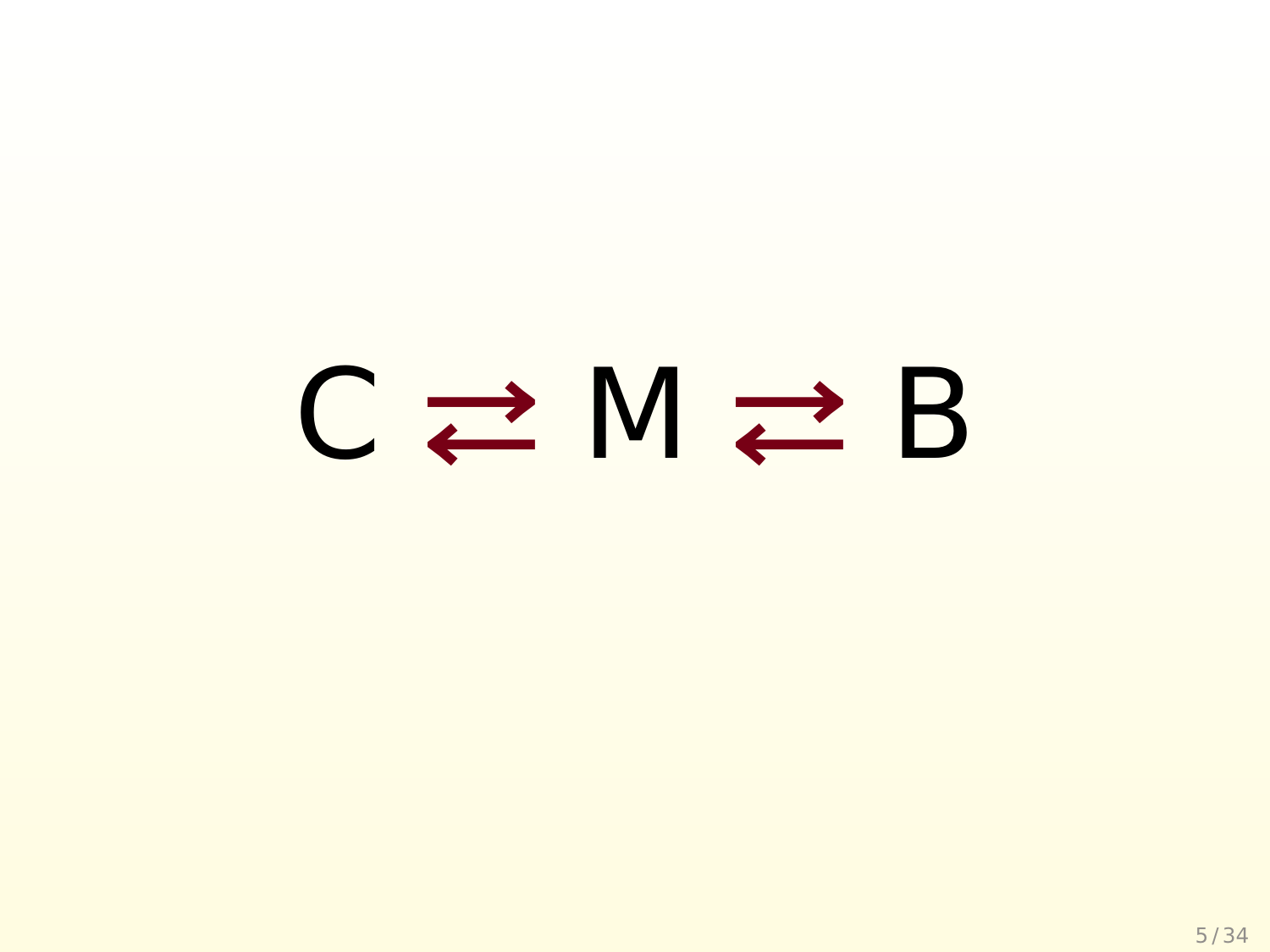#### • More contribution from businesses and consumers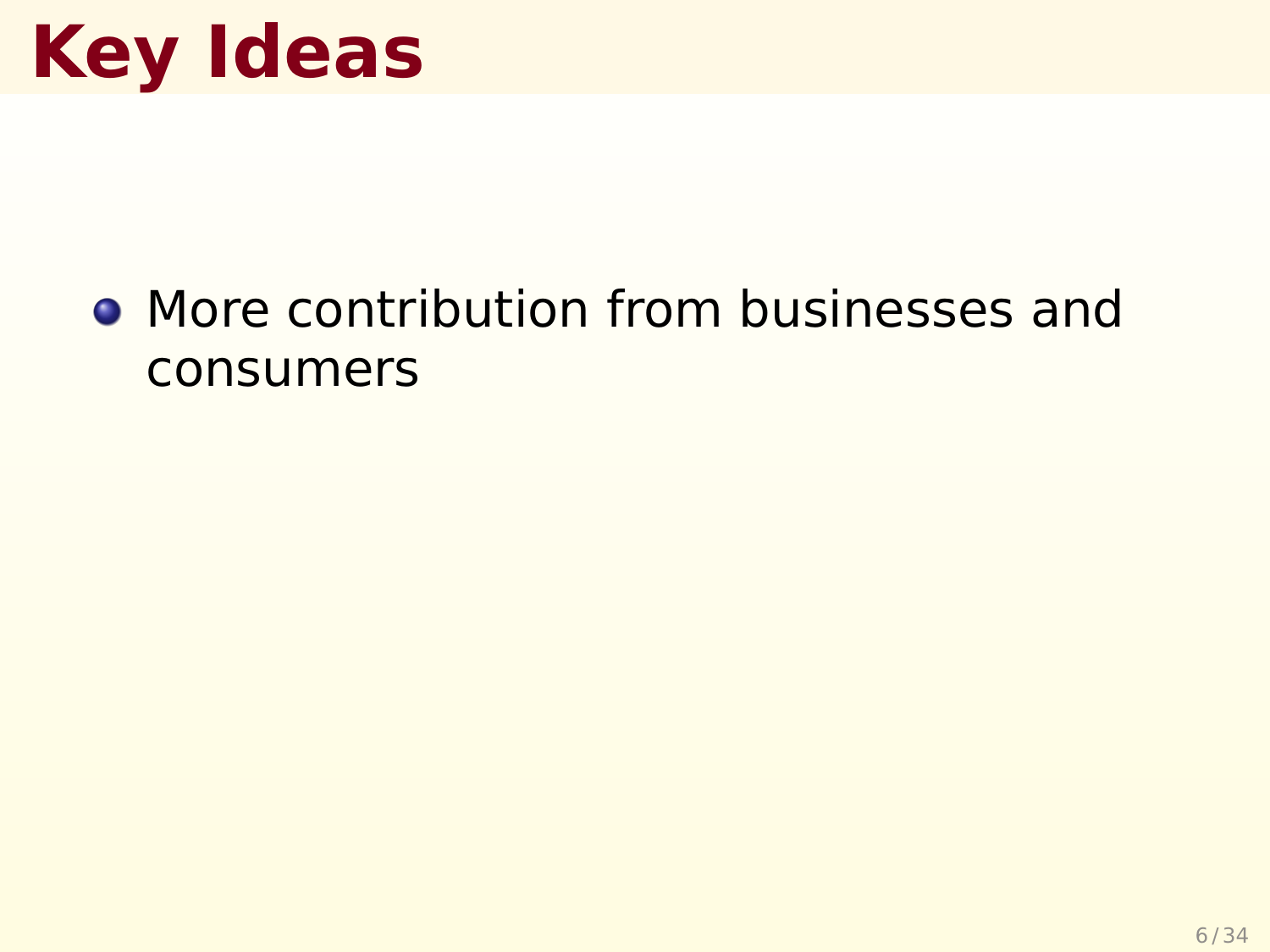- More contribution from businesses and consumers
- Universal business-consumer environment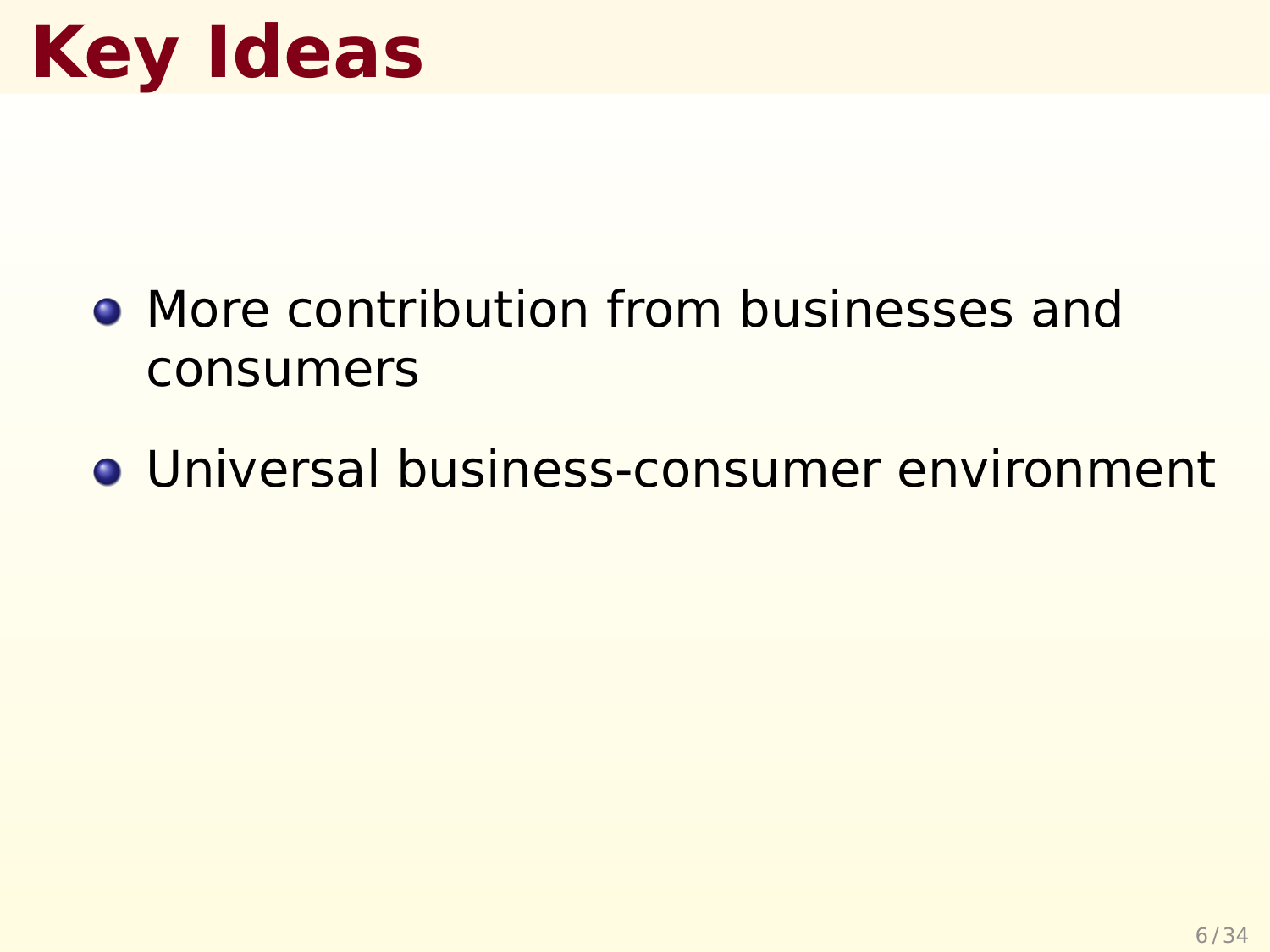- More contribution from businesses and consumers
- Universal business-consumer environment
- **O** More structure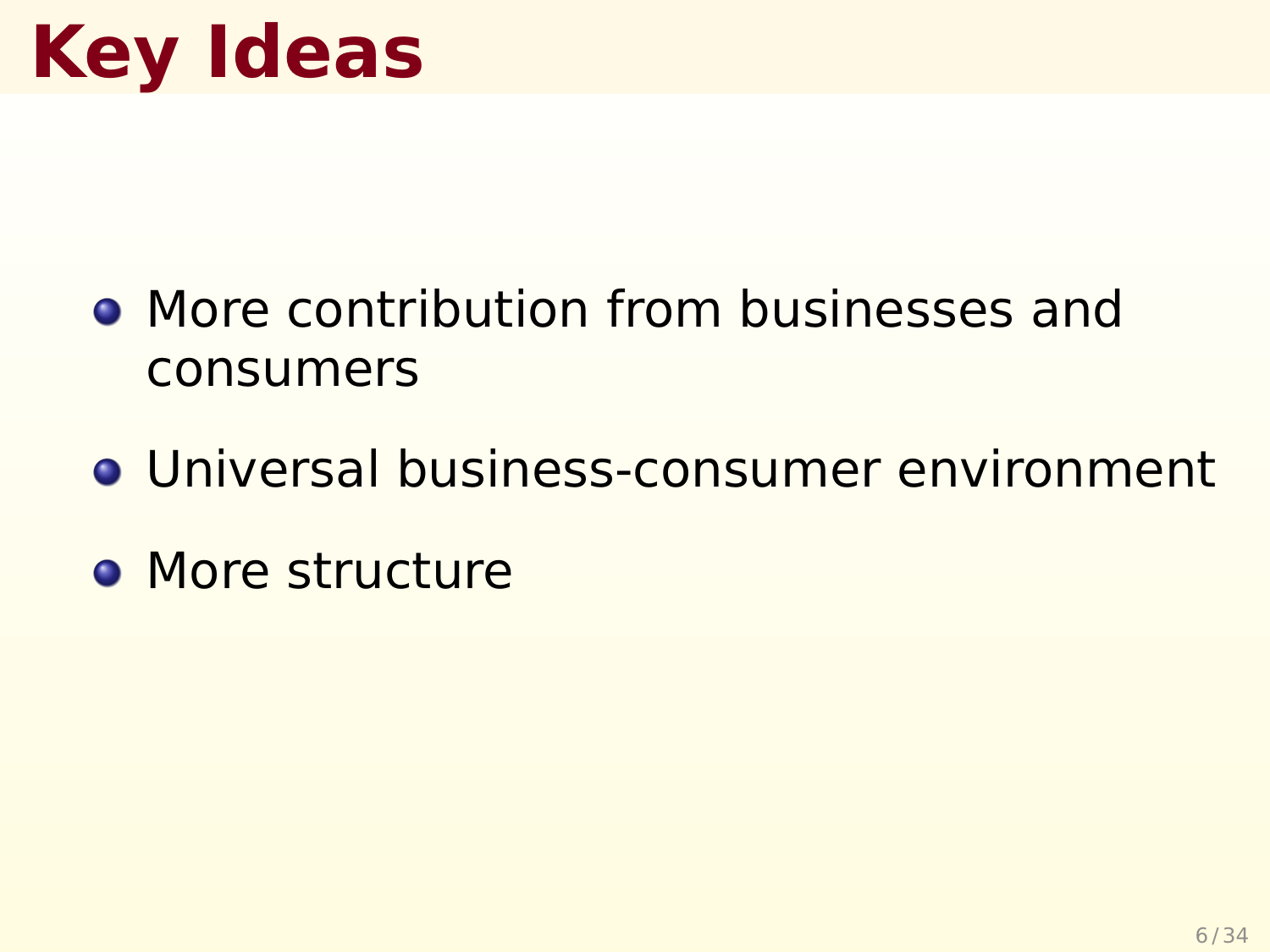- More contribution from businesses and consumers
- Universal business-consumer environment
- **O** More structure
- Legalize!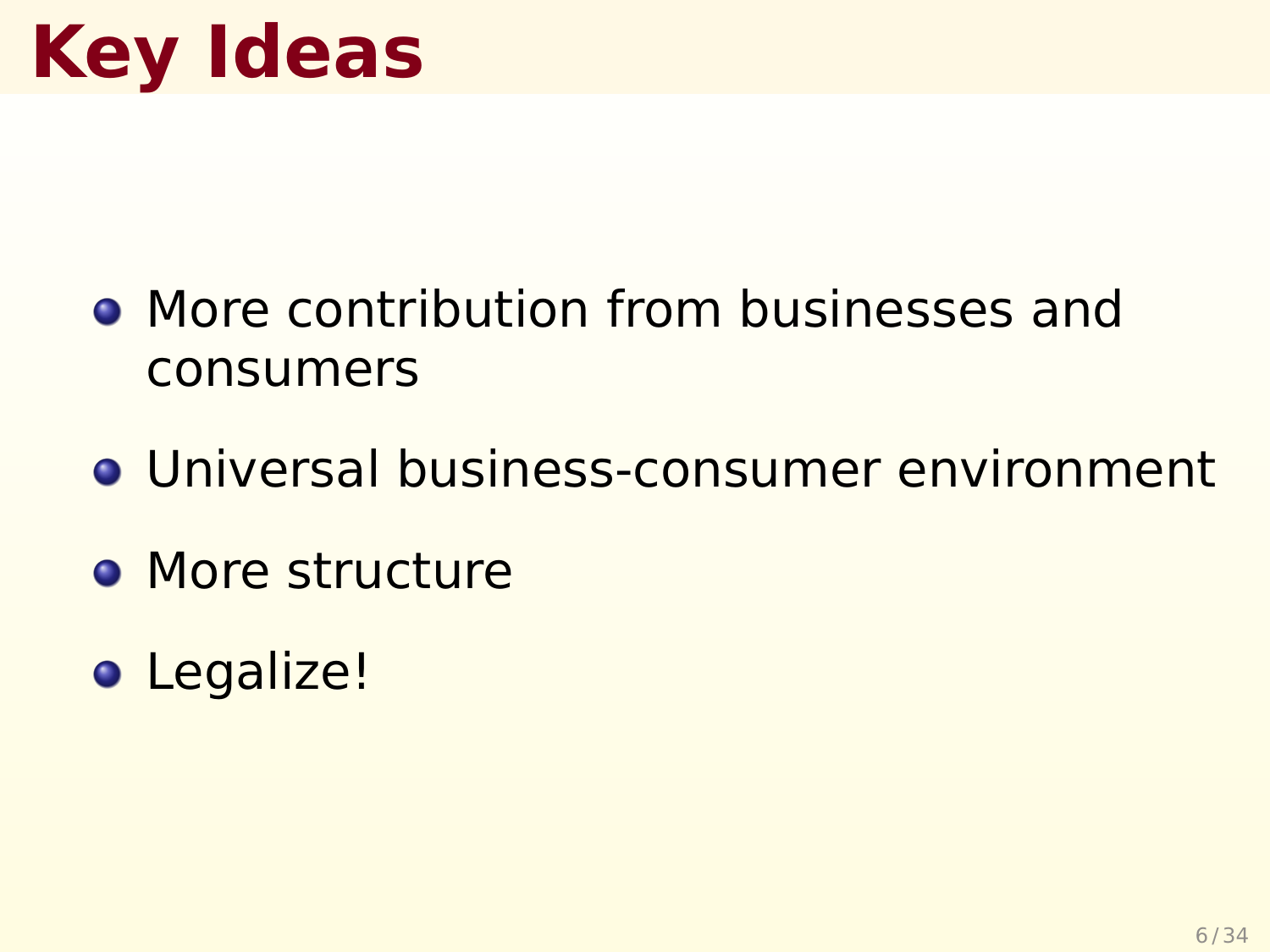# **Consumer Tasks**

- **•** Search products
- Buy cheap
- **•** Discover new things
- **•** Follow news
- **•** Form personal style
- **O** Make choices
- **o** Get support
- **o** Memorize
- Utilize expertise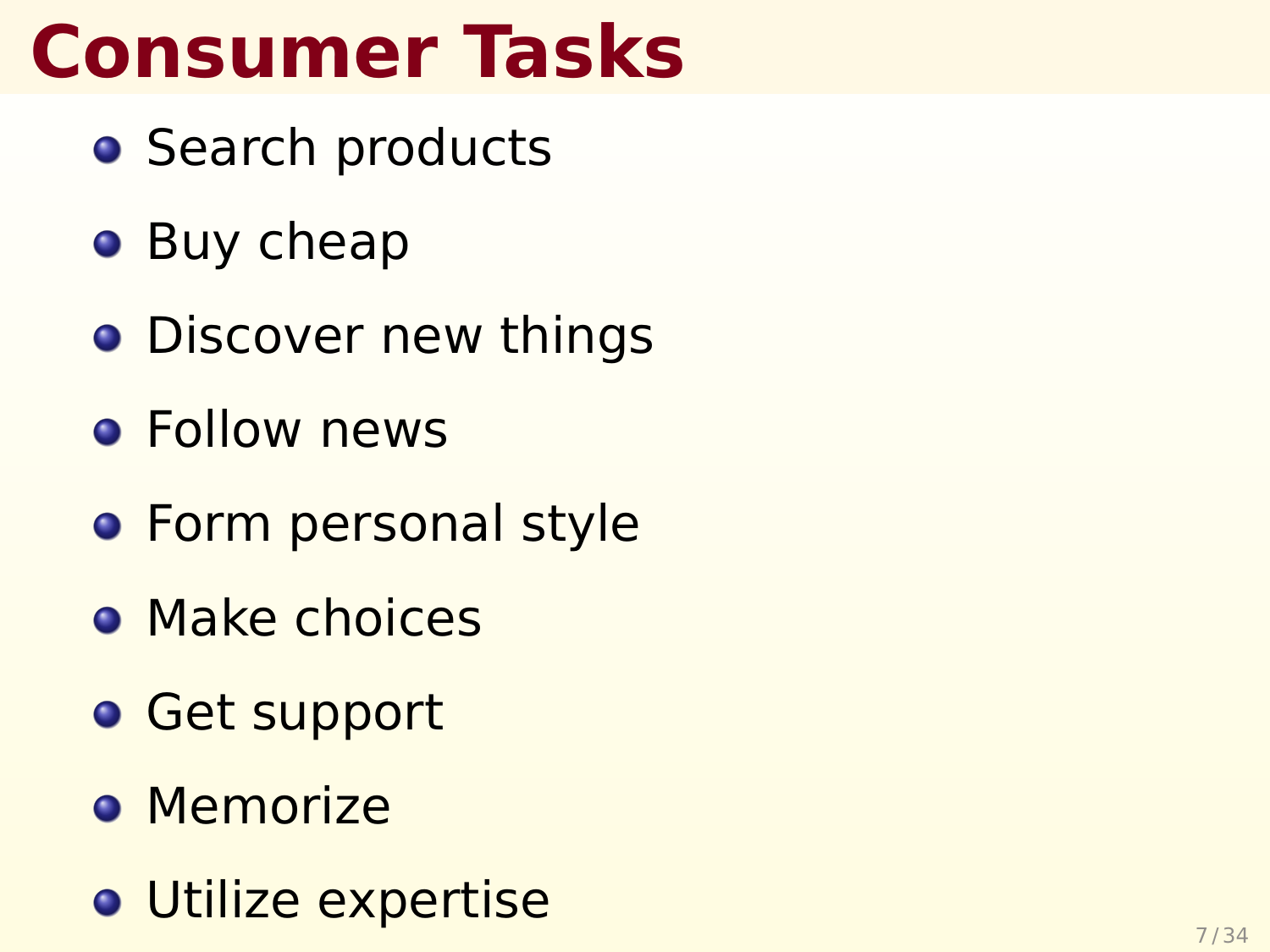### **Business Tasks**

- **Analyze market and learn demand**
- **Create demand**
- **Keep current clients**
- **Attract new clients**
- **e** Educate consumer
- **Establish trust**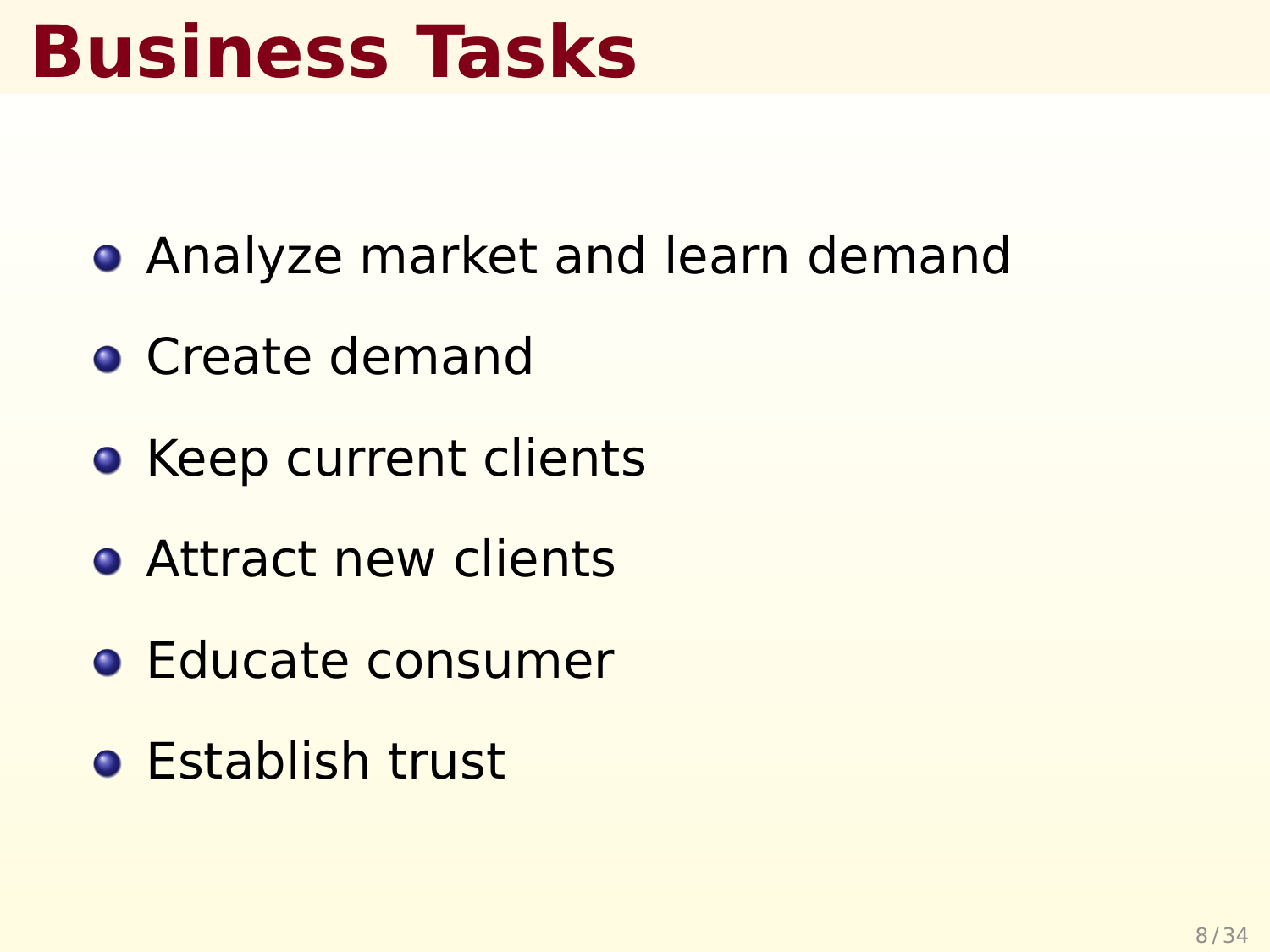## **Questions to Consumer**

- How do you discover, decide, find things?
- Define your style?
- **How can we help?**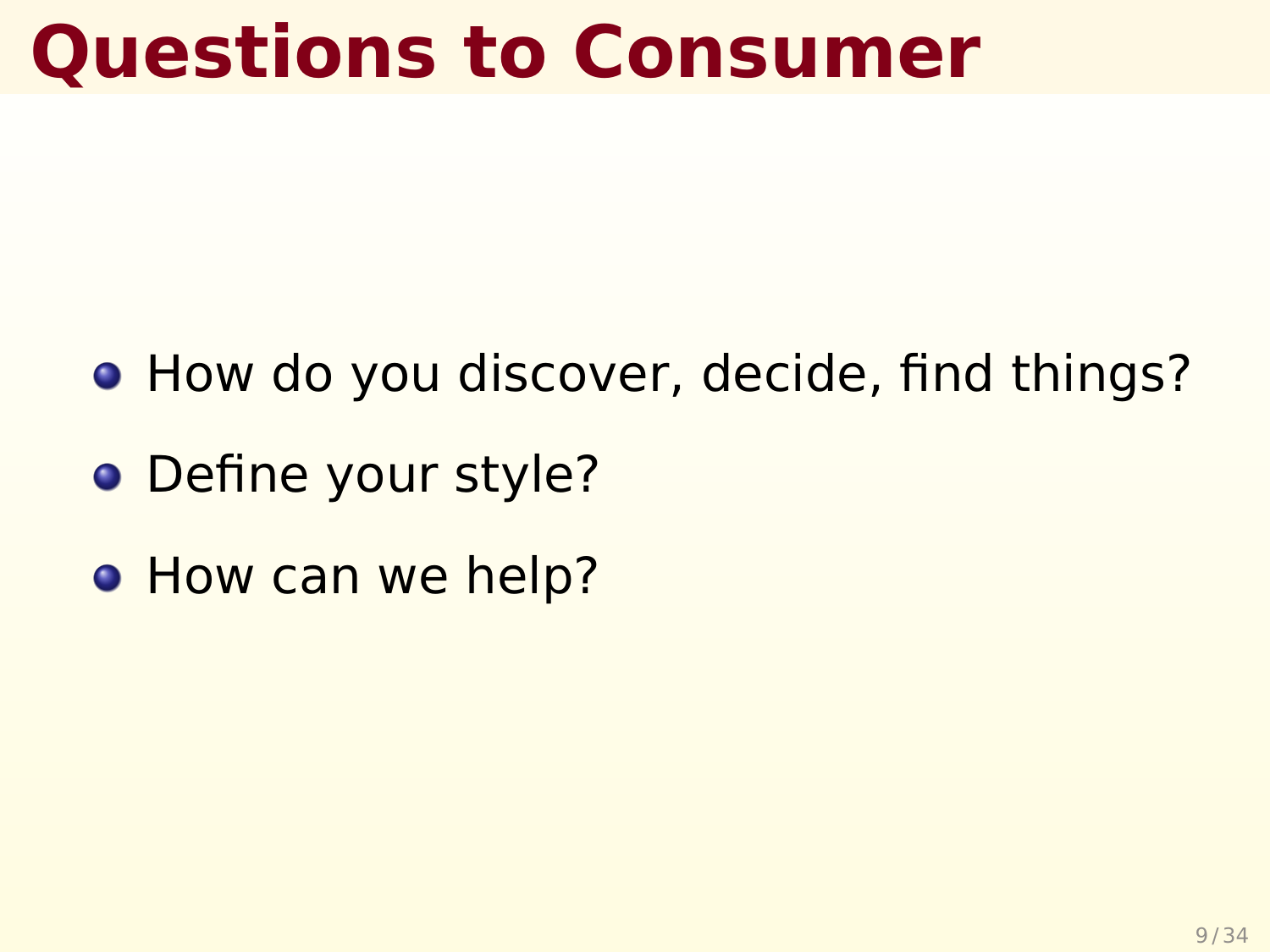## **Questions to Business**

- How do you do internet marketing and CRM now?
- **How can we help?**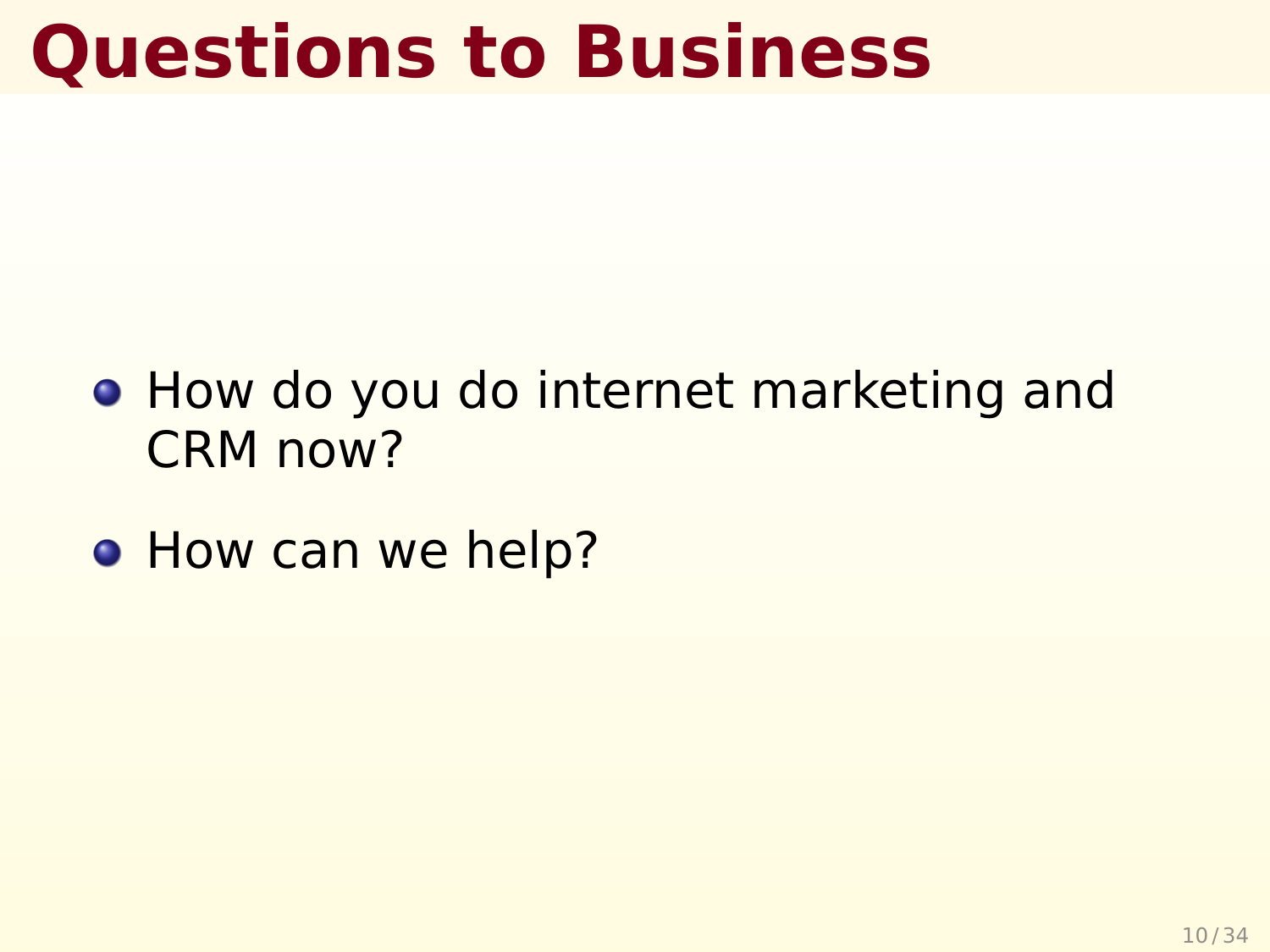# **Interesting Projects**

Wakoopa, Shelfari, Imhonet, Vladelia, Hel-looks, Last.fm, Yelp, VKontakte places, Facebook for business, LiveJournal Club Card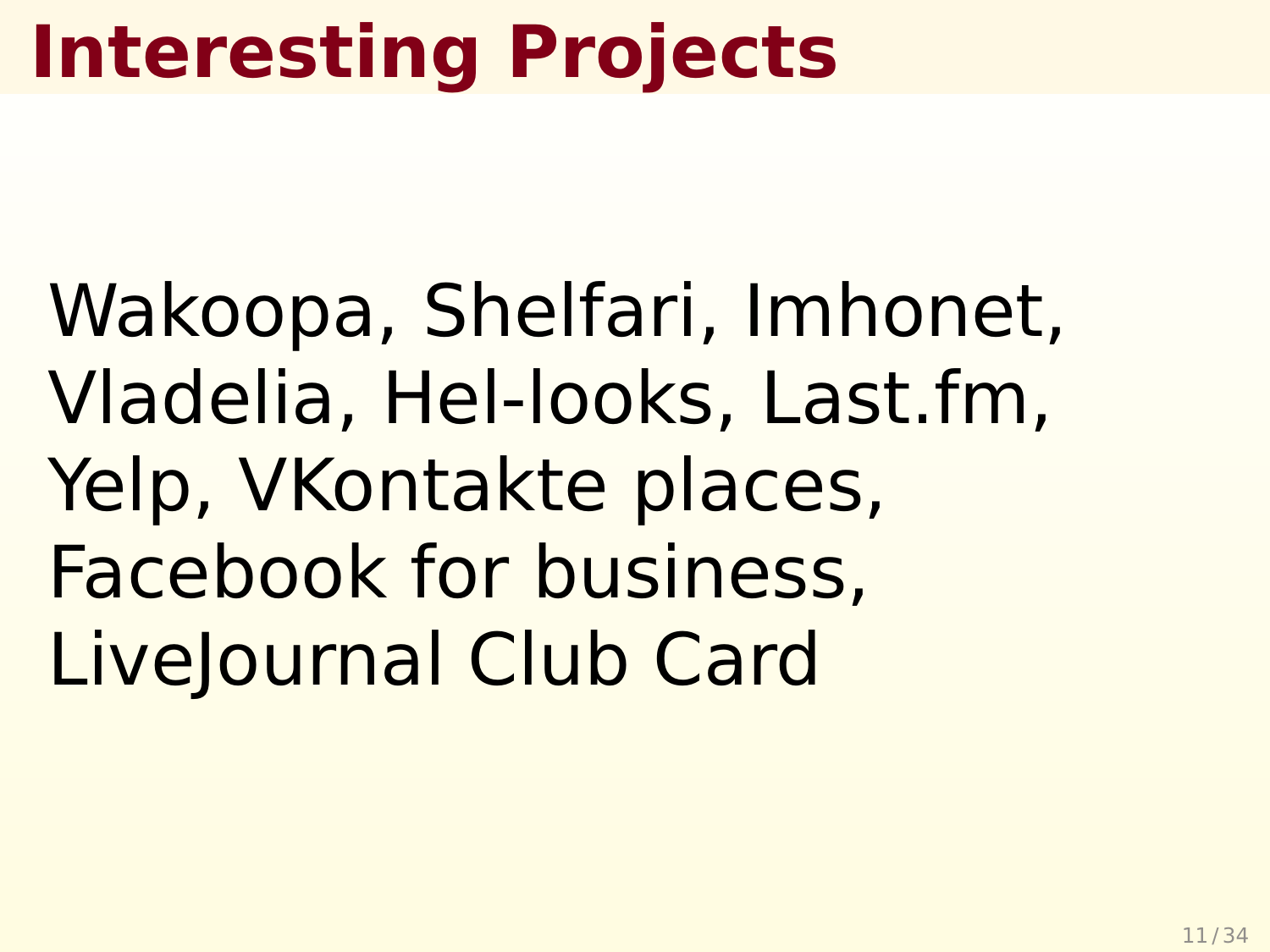# **2**

# <span id="page-16-0"></span>Prototype Project: Shopping2.ru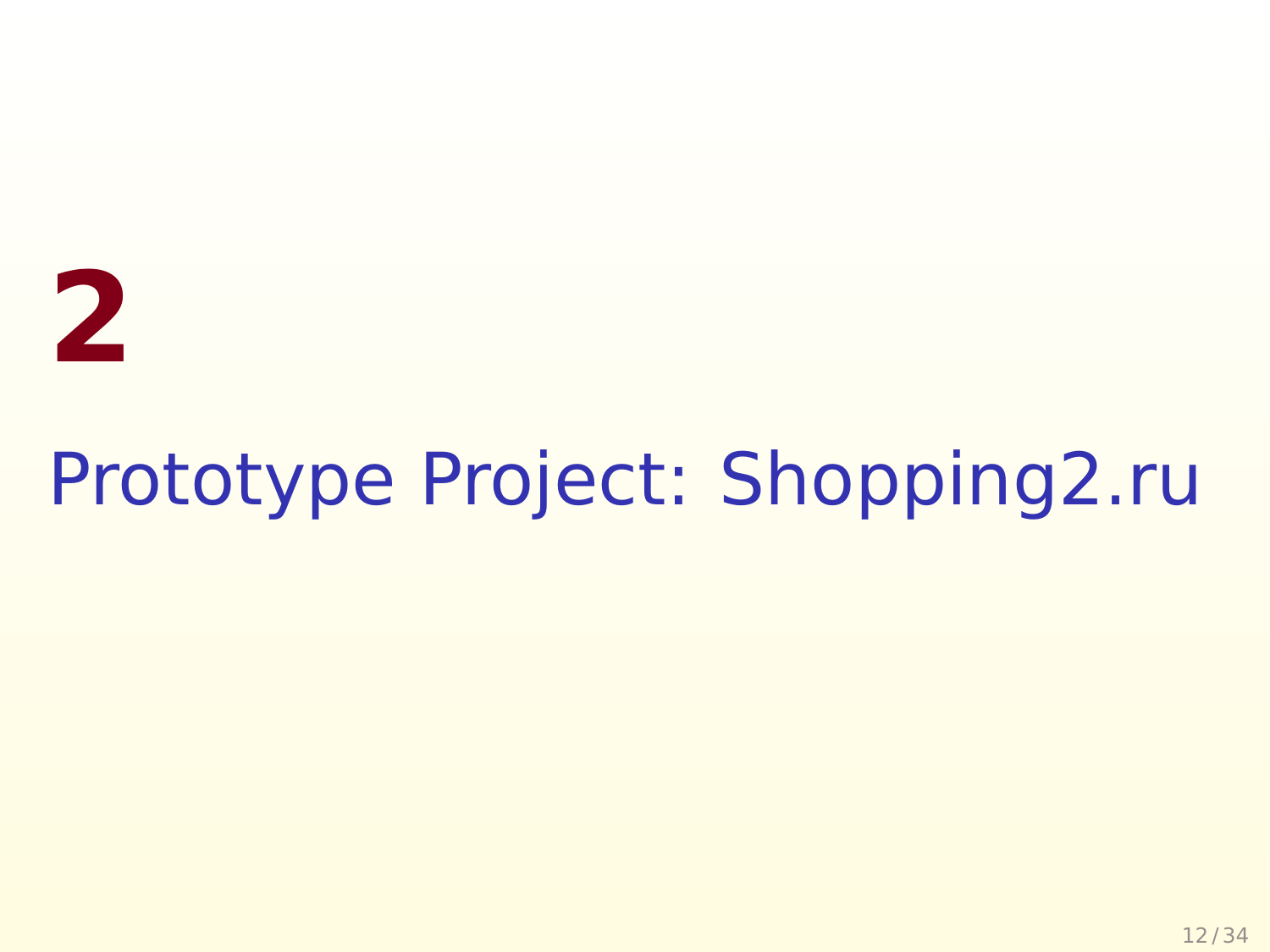### **Mission**

# • Help people to buy • Help companies to sell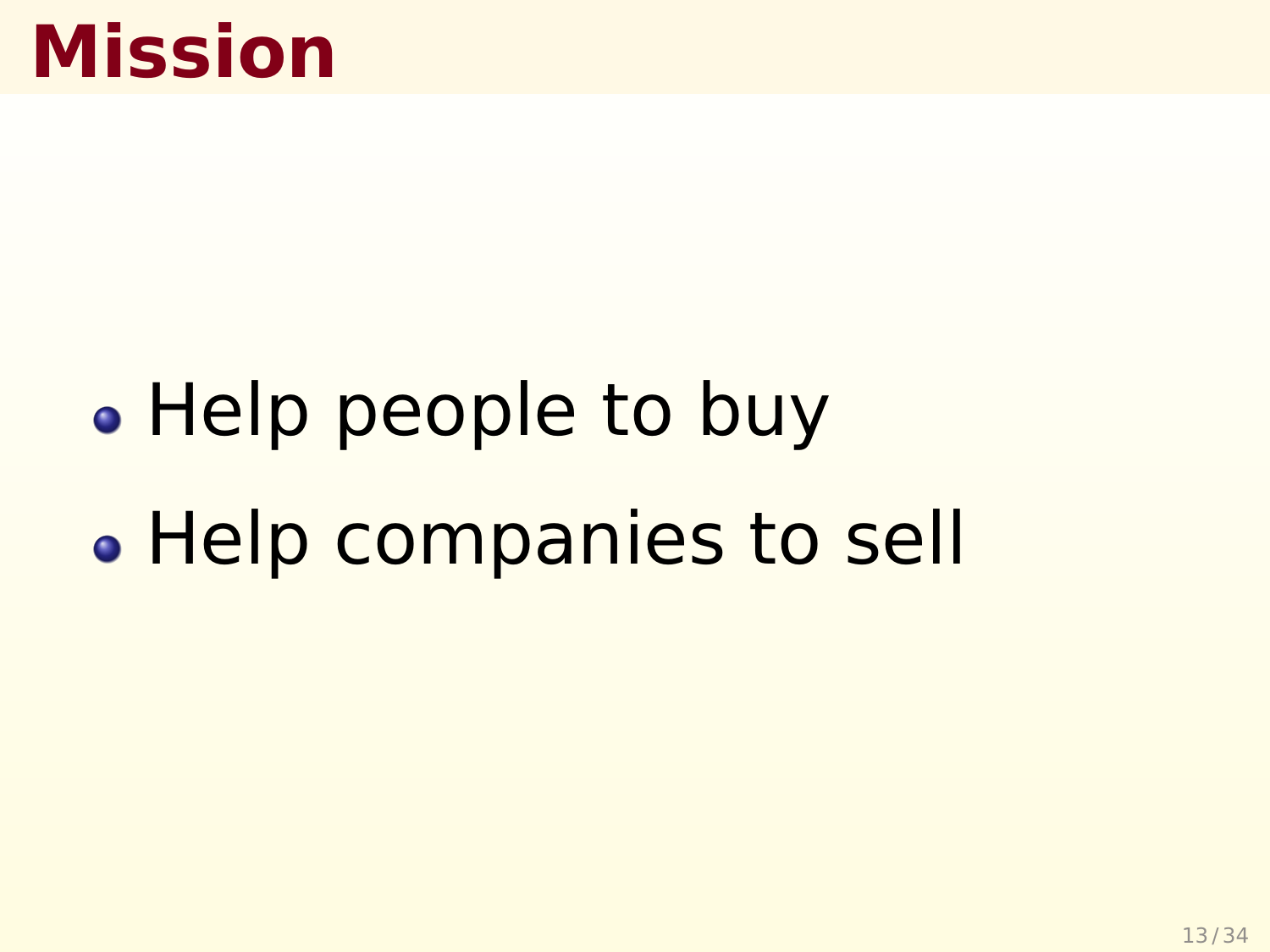

- Database
- Organize connections
- Taste making
- News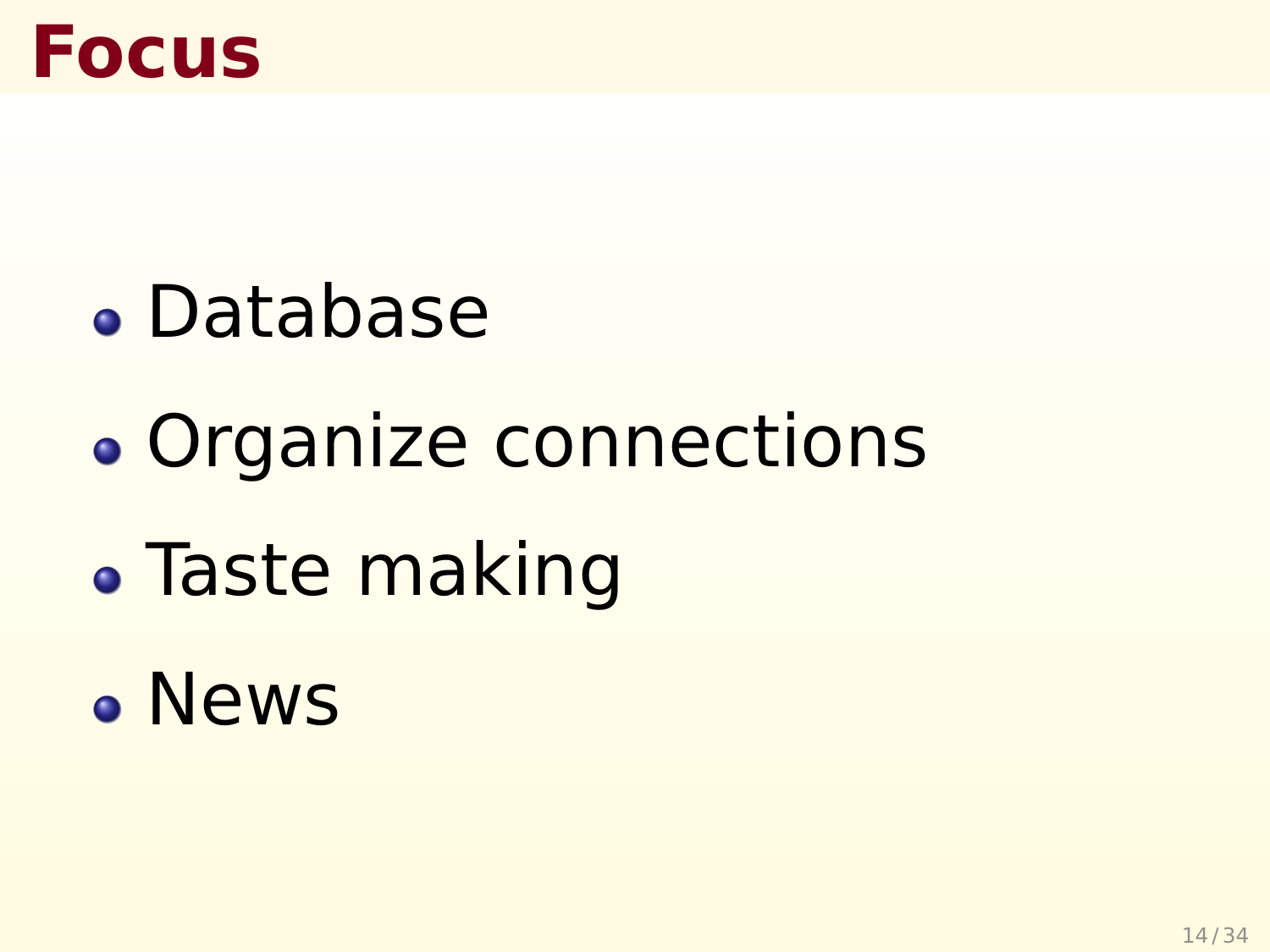# **History**

- Dec'07: First words
- May'08: First line of code
- July'08: First user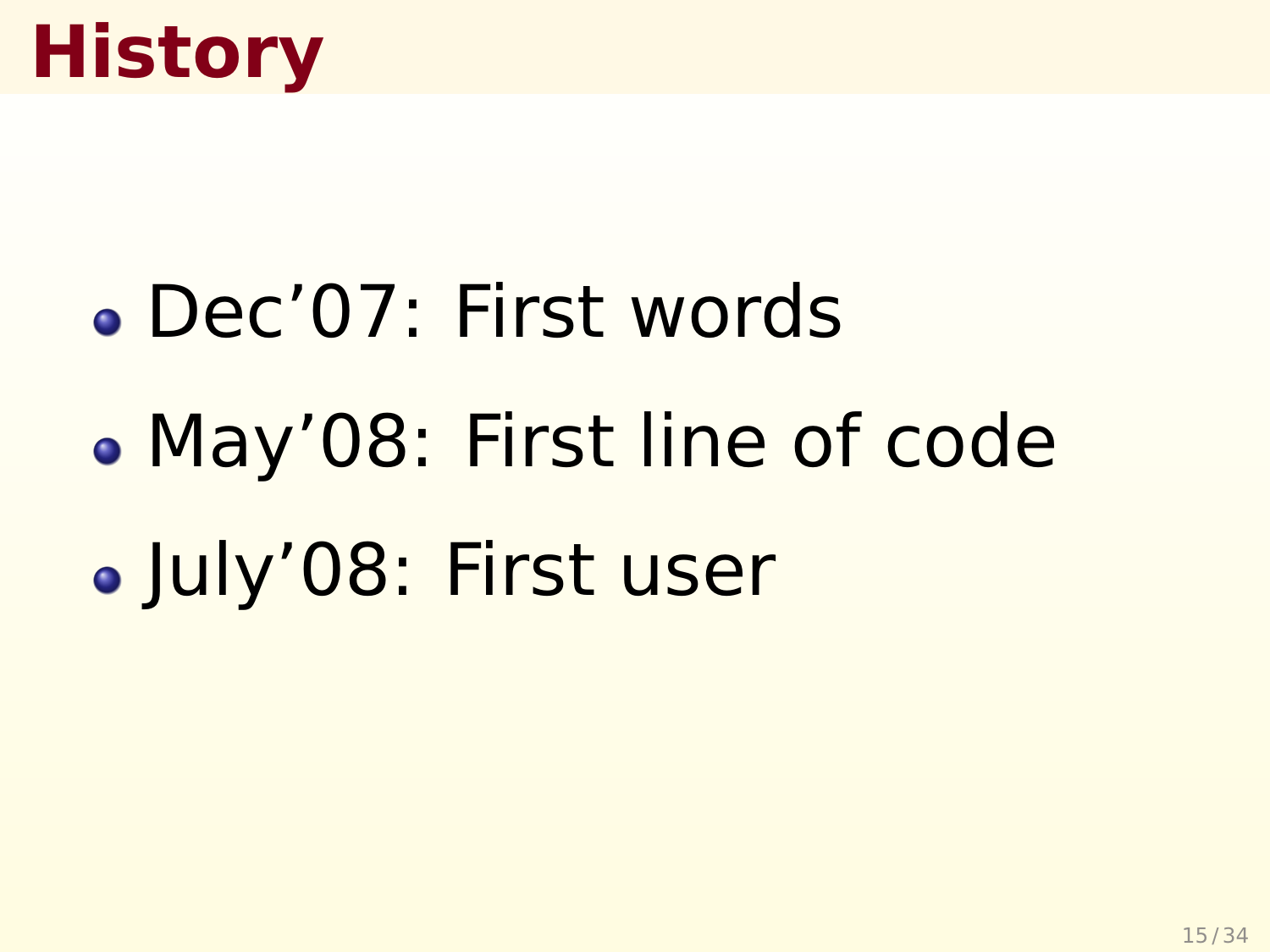# **History**

- Dec'07: First words
- May'08: First line of code
- July'08: First user
- October'08: Launch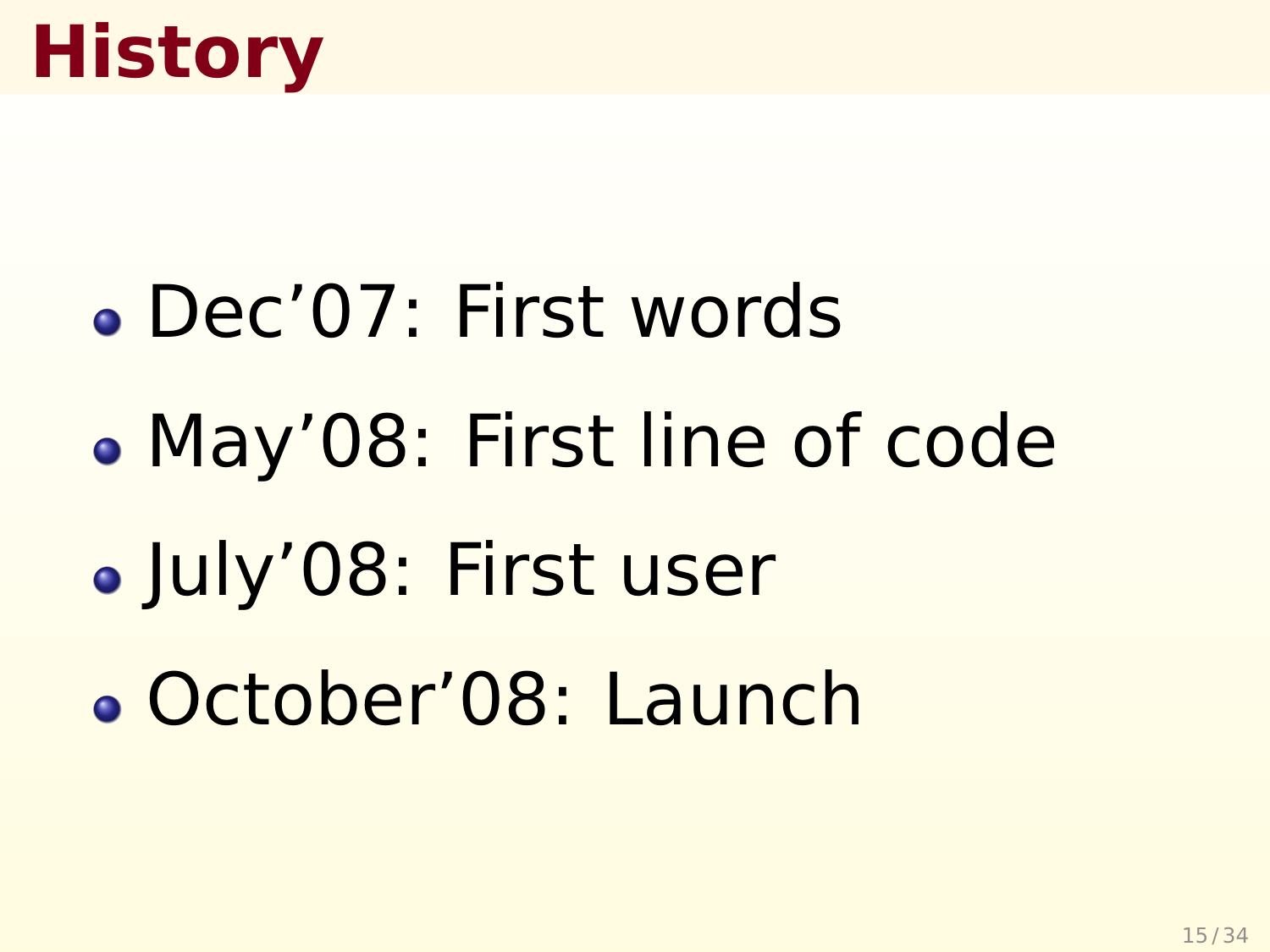#### **Investment**

# Direct: < 1K\$ · Stupid: 2.5 K\$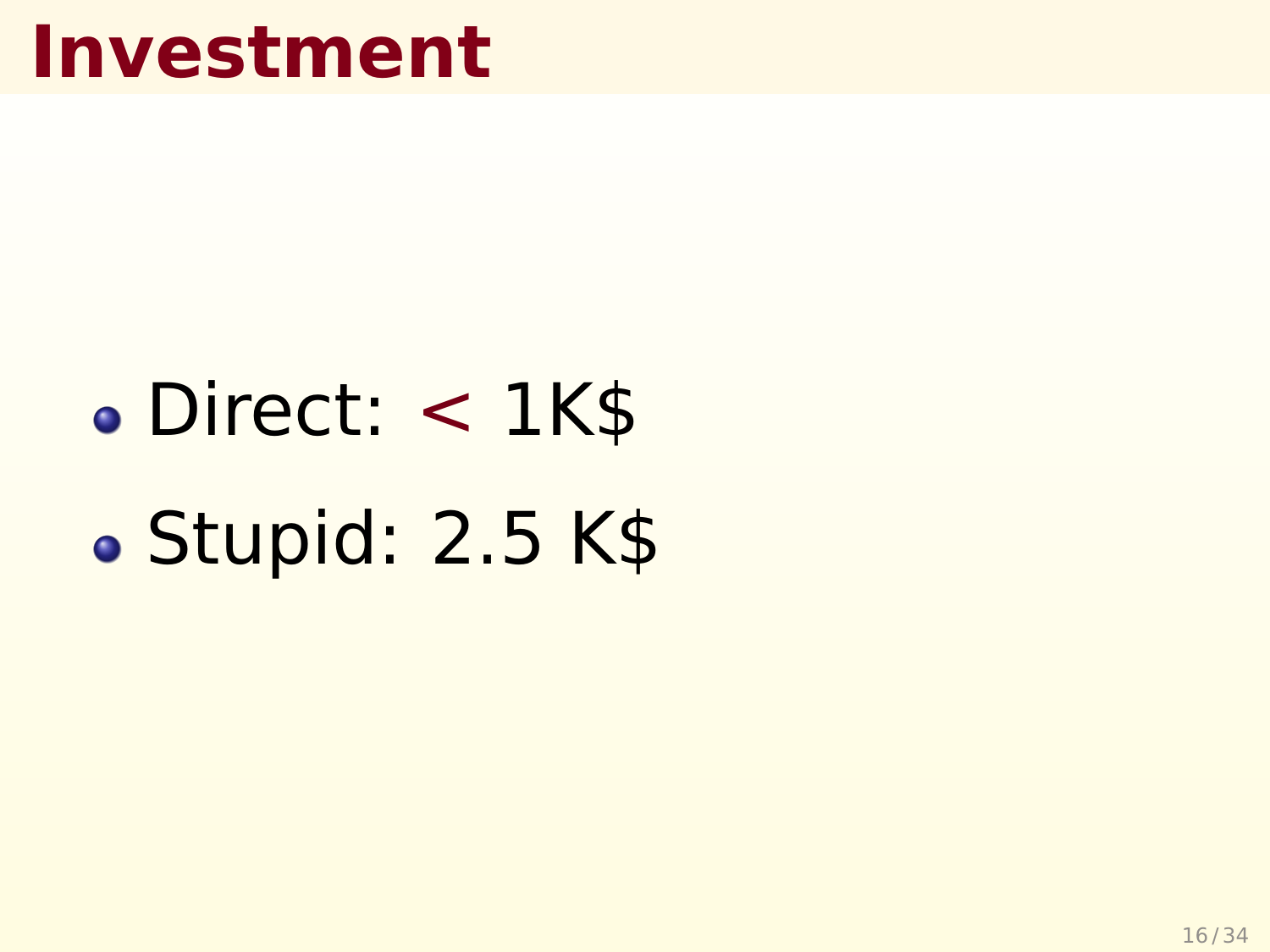# **Technology**

- Django
- LAMP (linux-apache-mysql-python)
- Jquery/javascript, html/css
- Postfix, svn, trac
- Dedicated hosting 90\$/Mo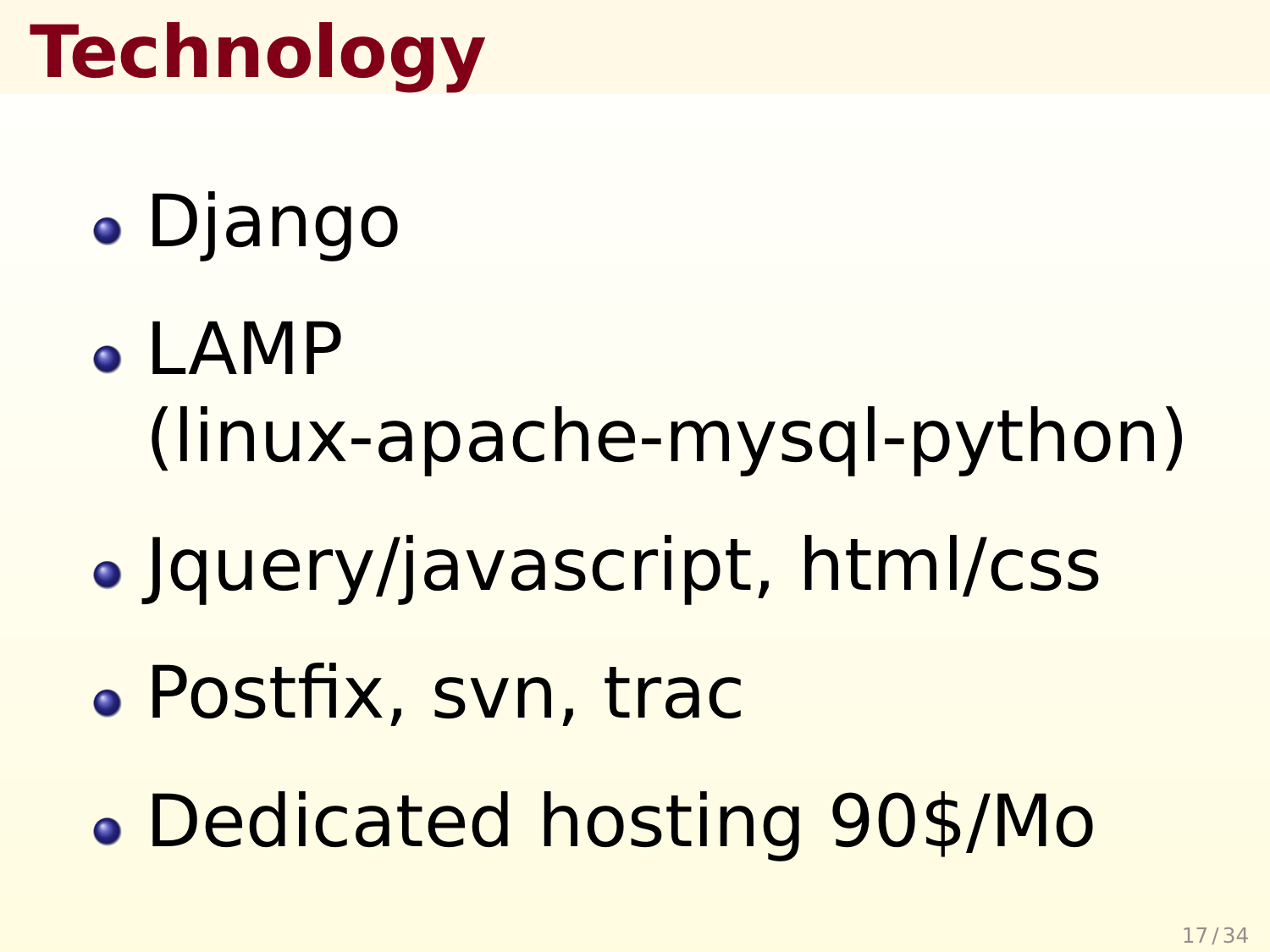

# Yury Lifshits

startsite.ru, csin.ru

### Anton Nazarov

vkontakte.net.ru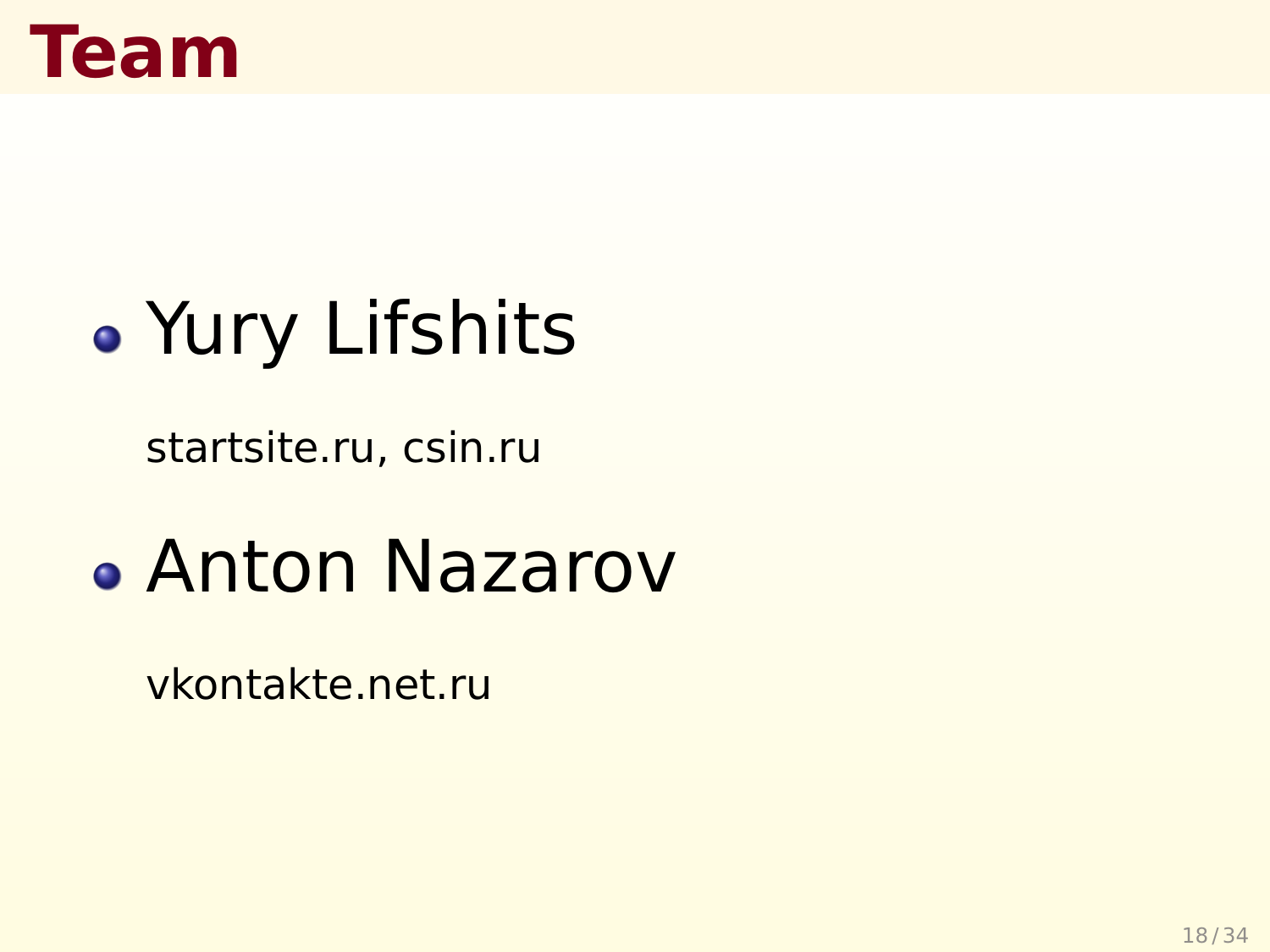- "Tell about yourself to learn about others"
- VKontakte ID "required"
- Invite three people to get access
- Garment tagging script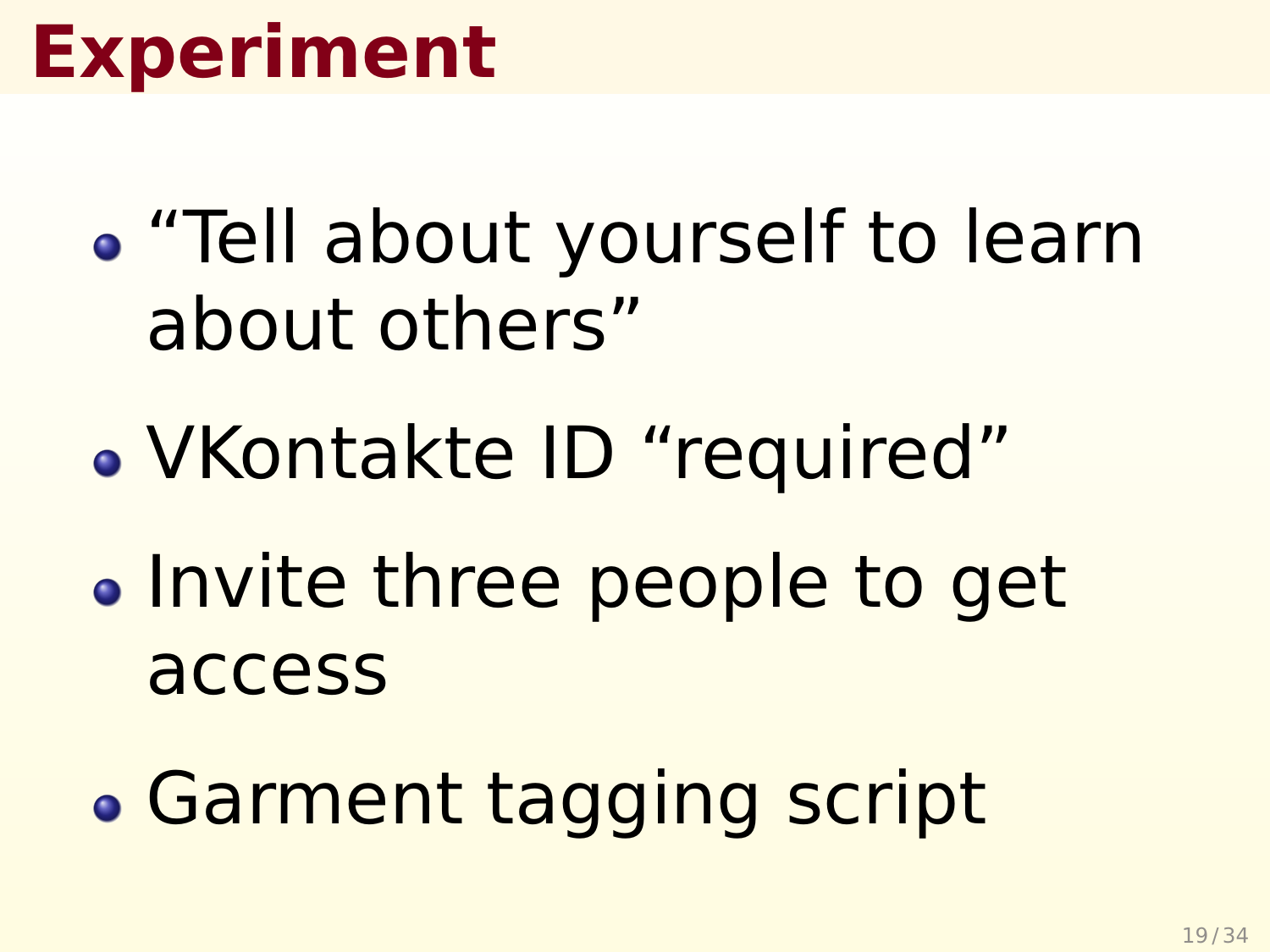# **Getting users**

- Our personal blogs
- Posting in related communities
- 20% registered by invitations
- Reviews in press and blogs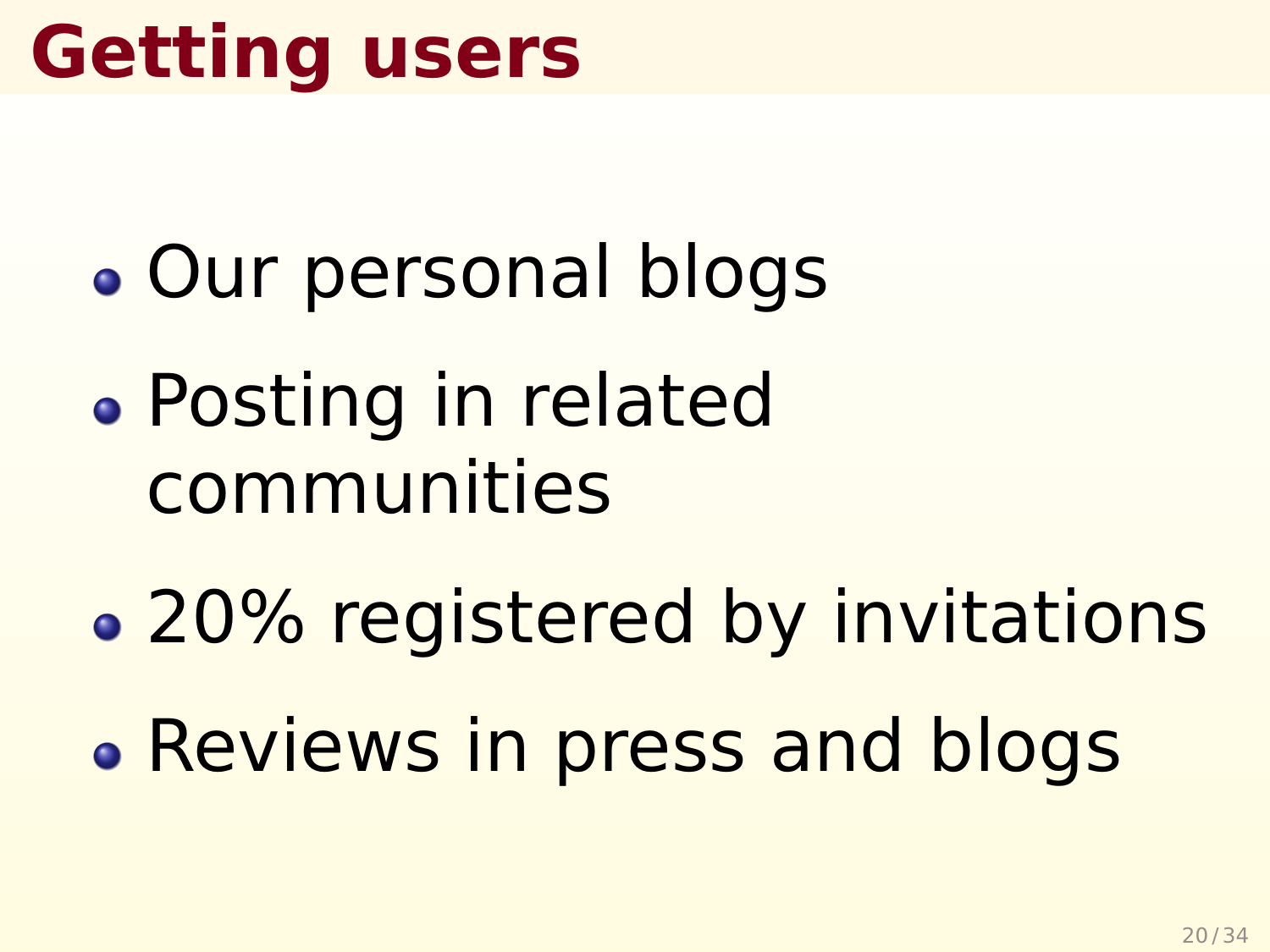#### **Results**

- 1000 registrations in 2.5 months
- 400 photos, 1800 garments, 200 shopping places, 700 brands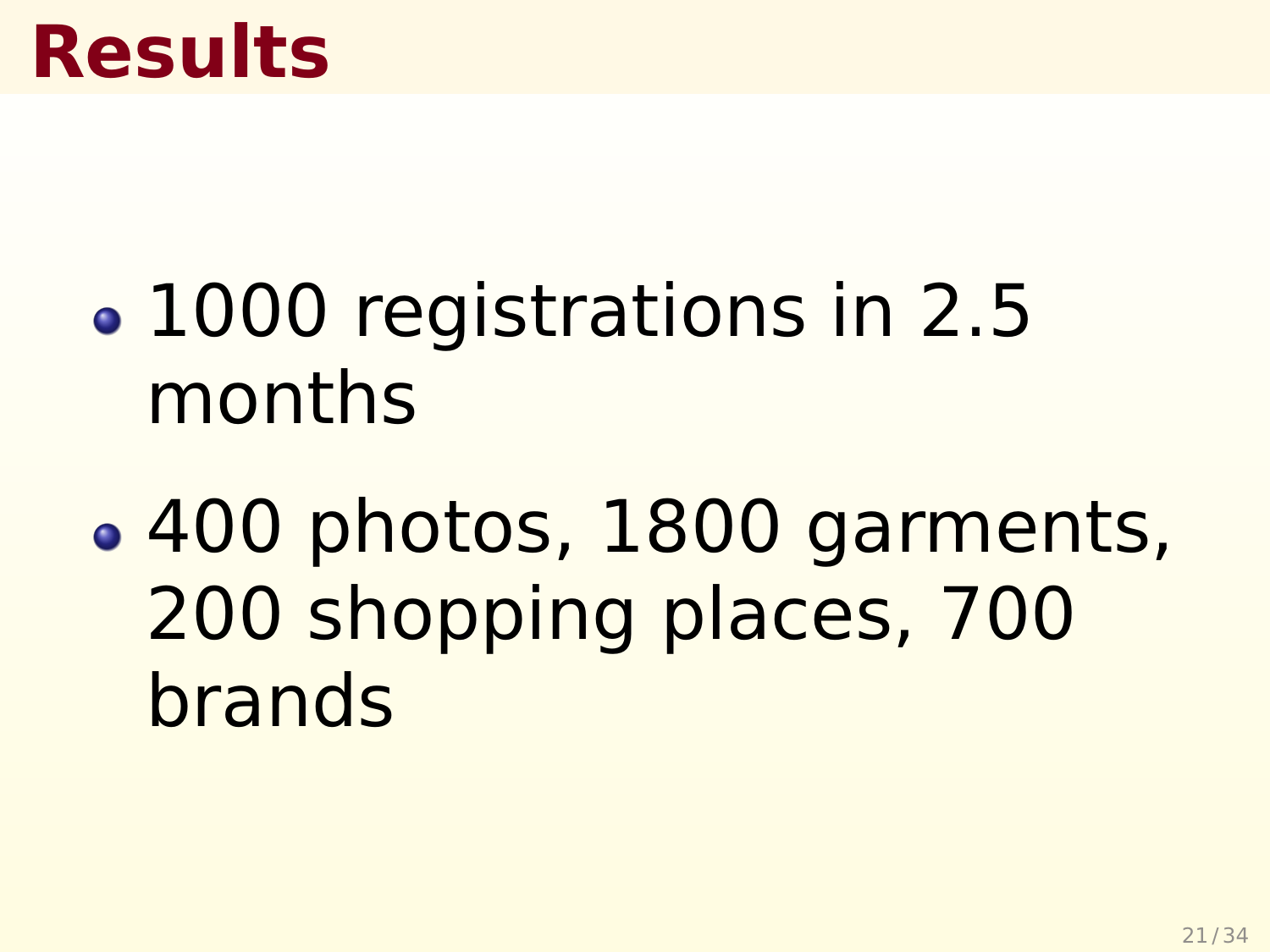# **Most popular brands**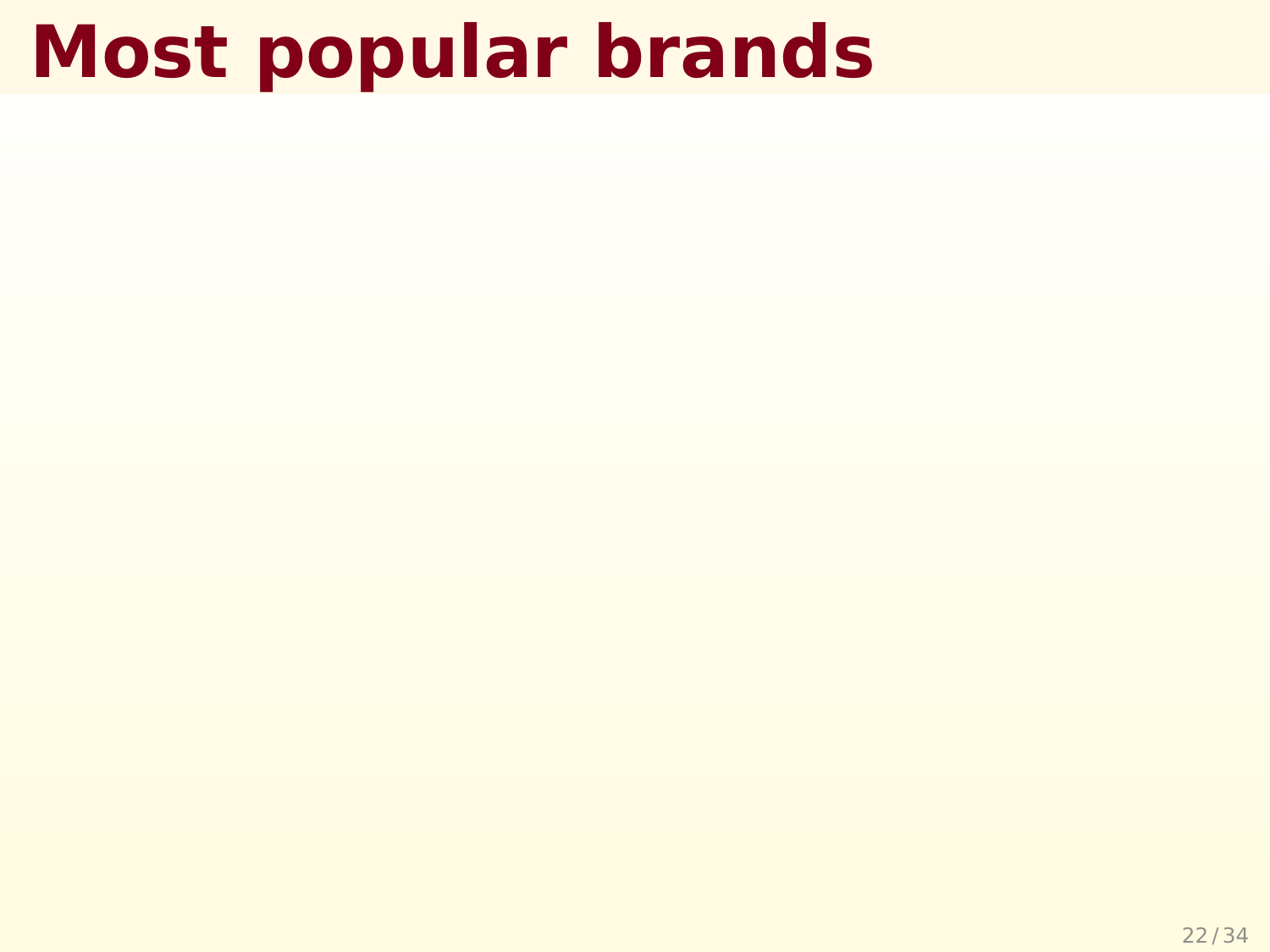# **Most popular brands**

- <sup>1</sup> ZARA
- <sup>2</sup> Adidas

#### <sup>3</sup> Nike

- <sup>4</sup> Mango
- <sup>5</sup> Esprit
- <sup>6</sup> Ecco
- **Converse**
- **Mexx**

#### <sup>9</sup> Levi's

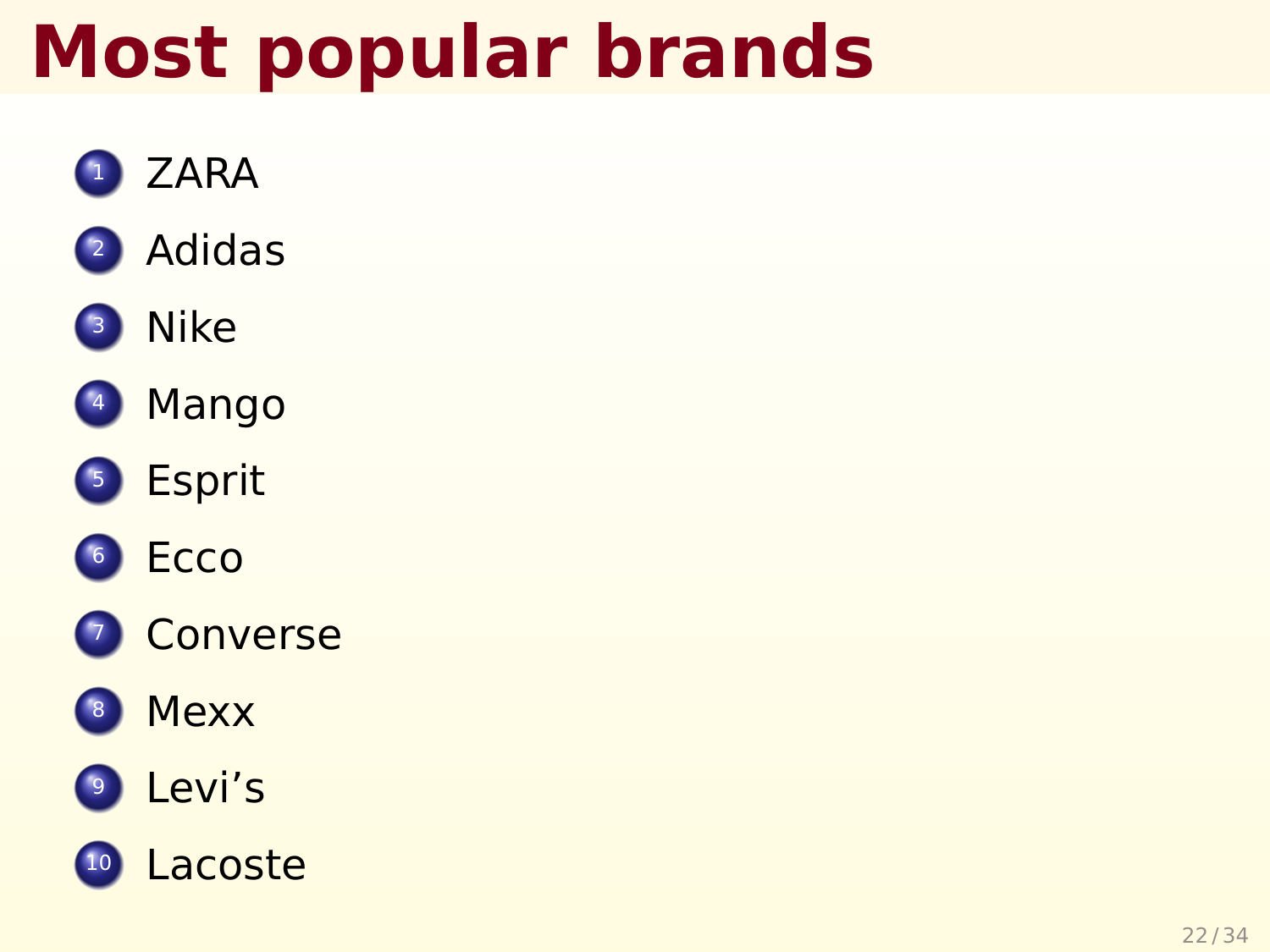# **Business model: paid services for companies**

- Communication to consumer: QA, feedback, polls, surveys
- Market analysis
- Content distribution
- Loyalty programs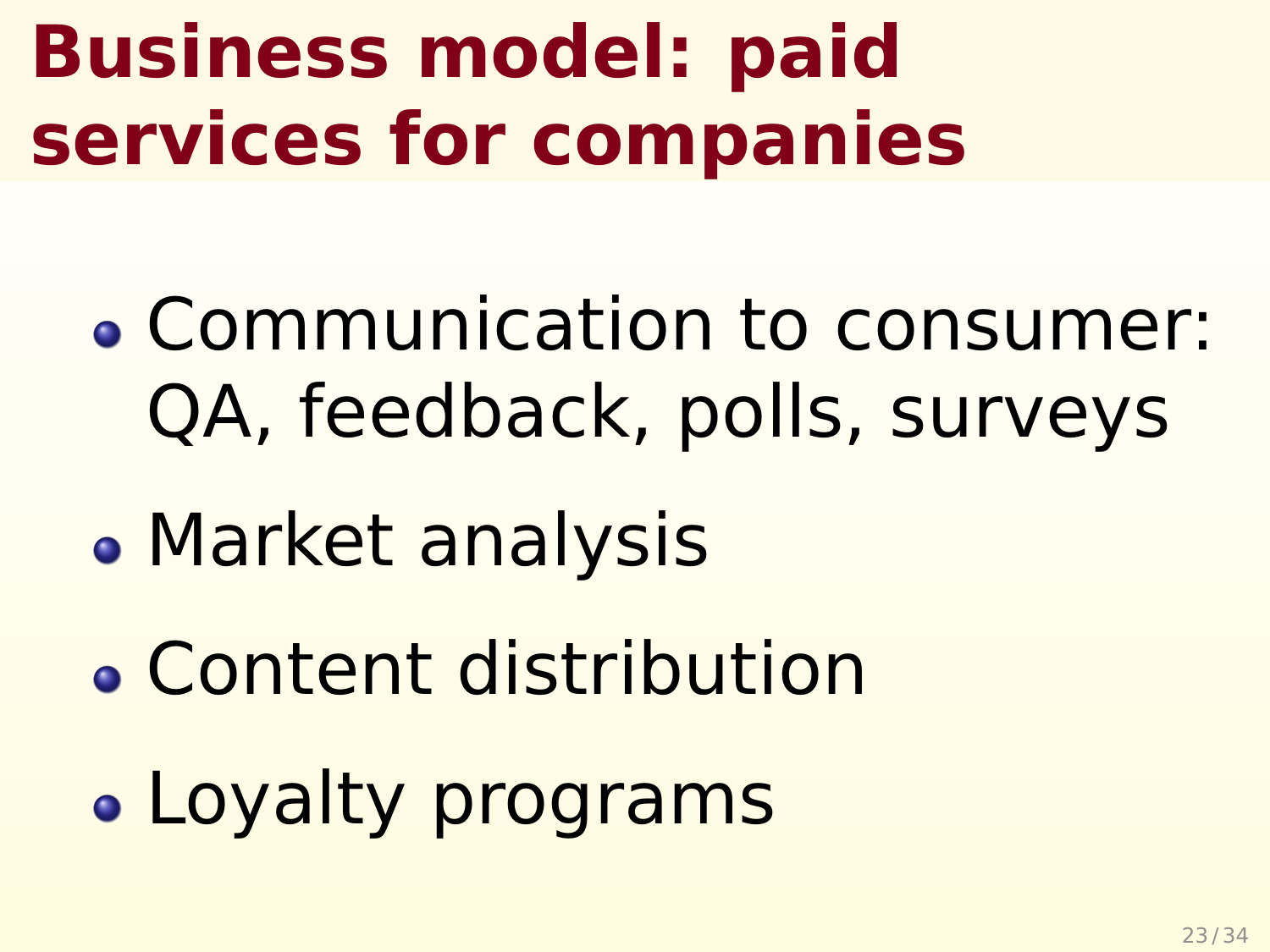# <span id="page-30-0"></span>**3** Research Agenda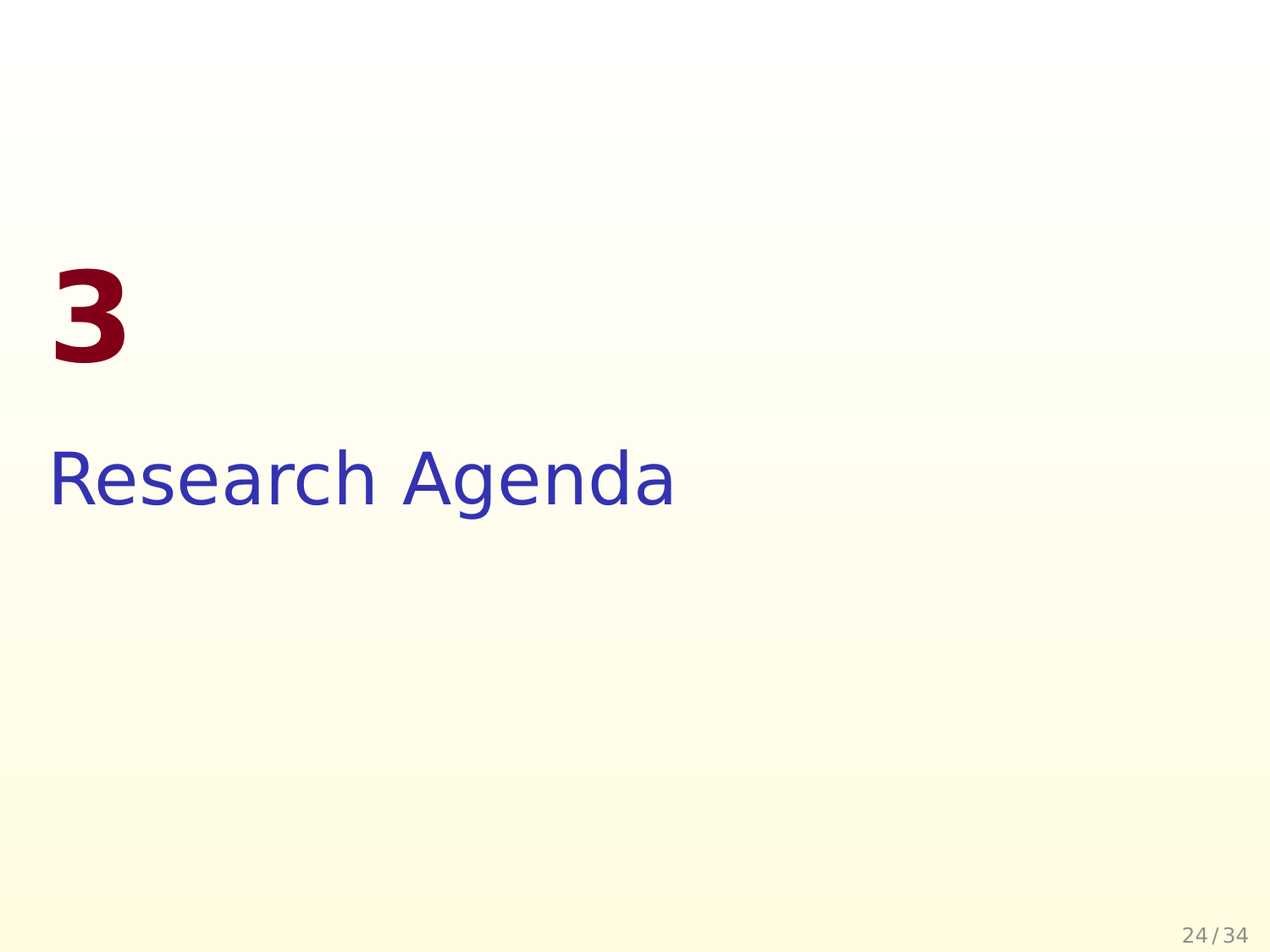# **Billion wishes**

# Collect 1 000 000 000 pairs "person — wish"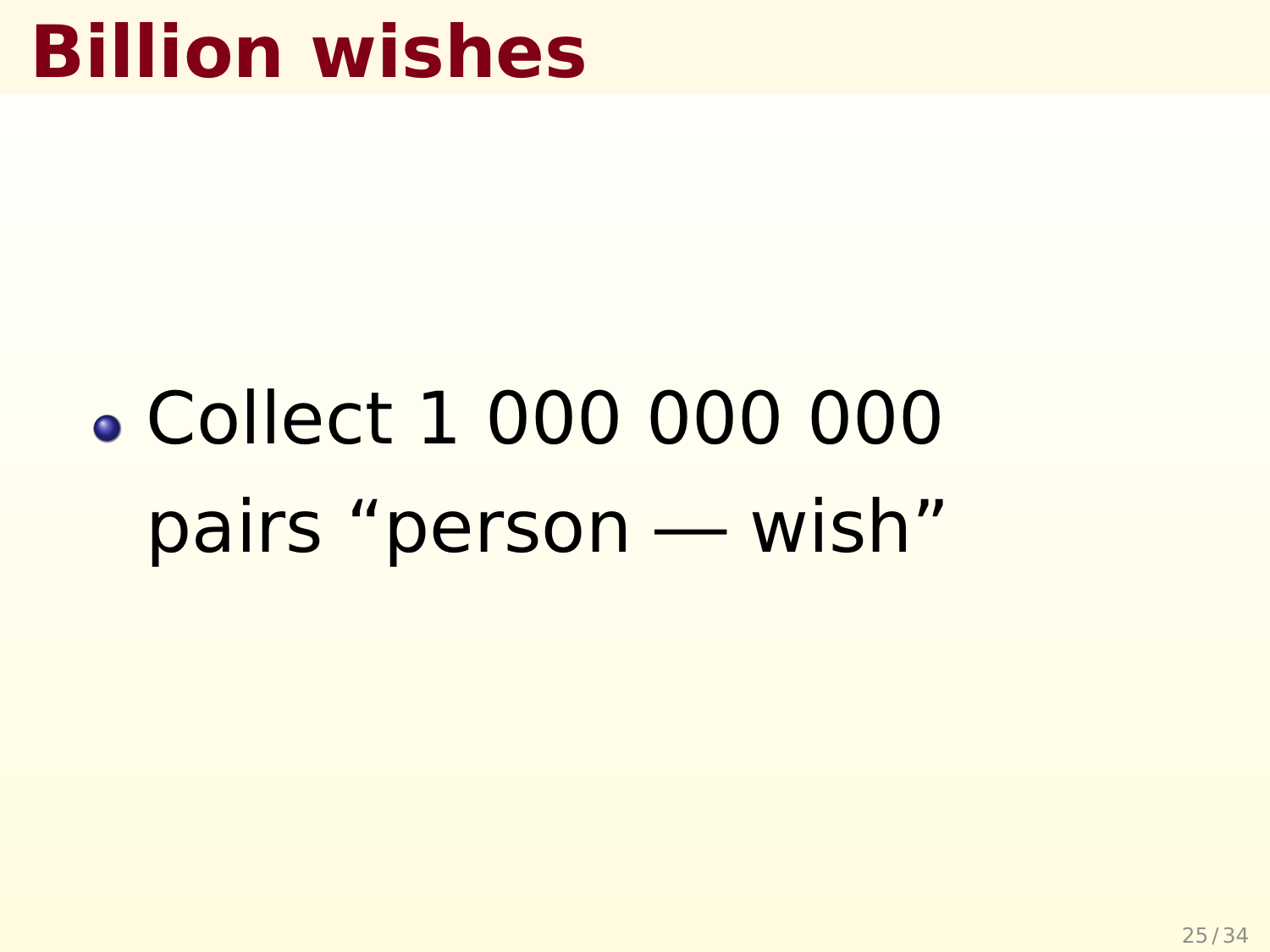• 5 Questions recommendations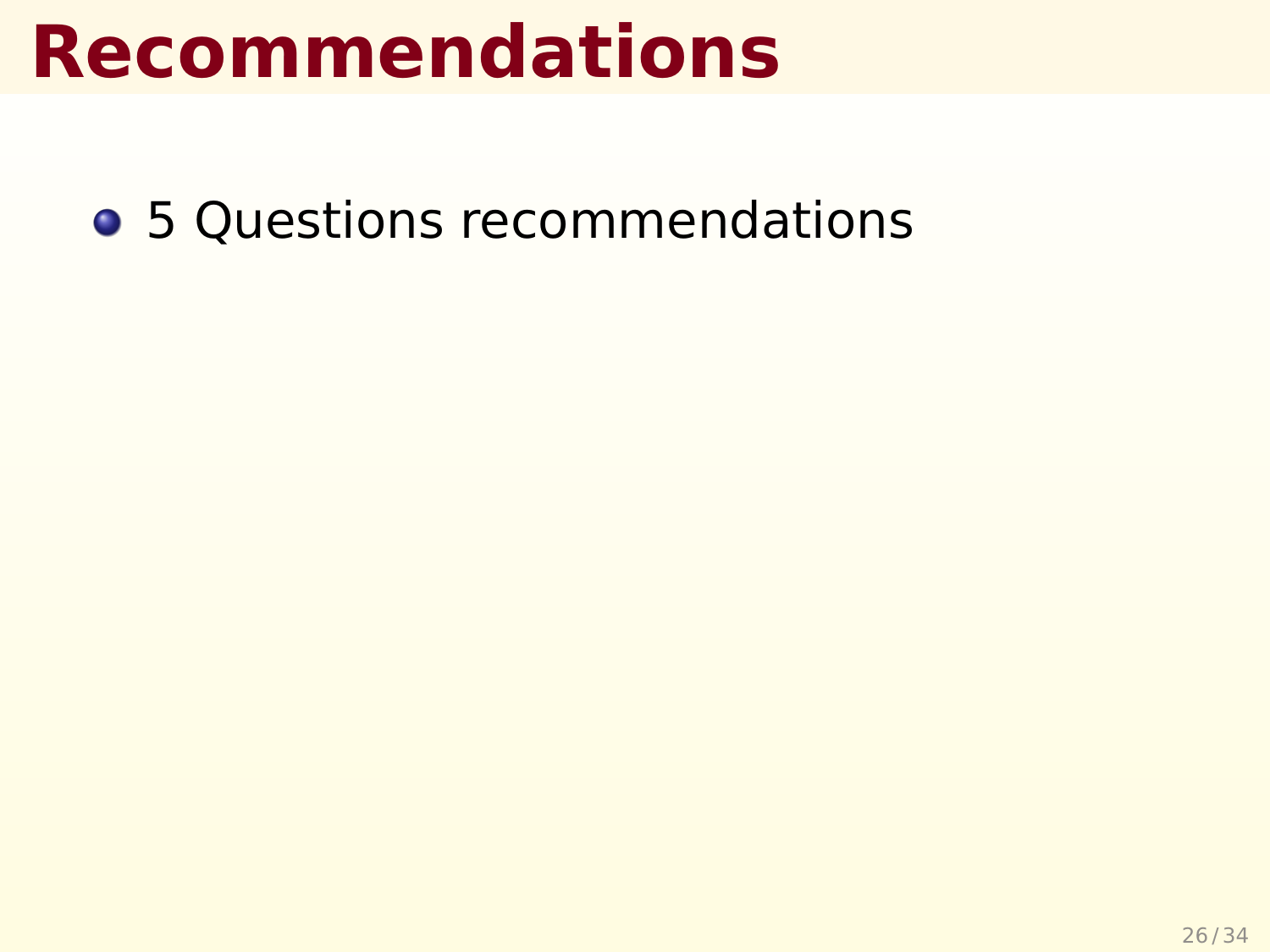- 5 Questions recommendations
- **Middle layer:** style, values, music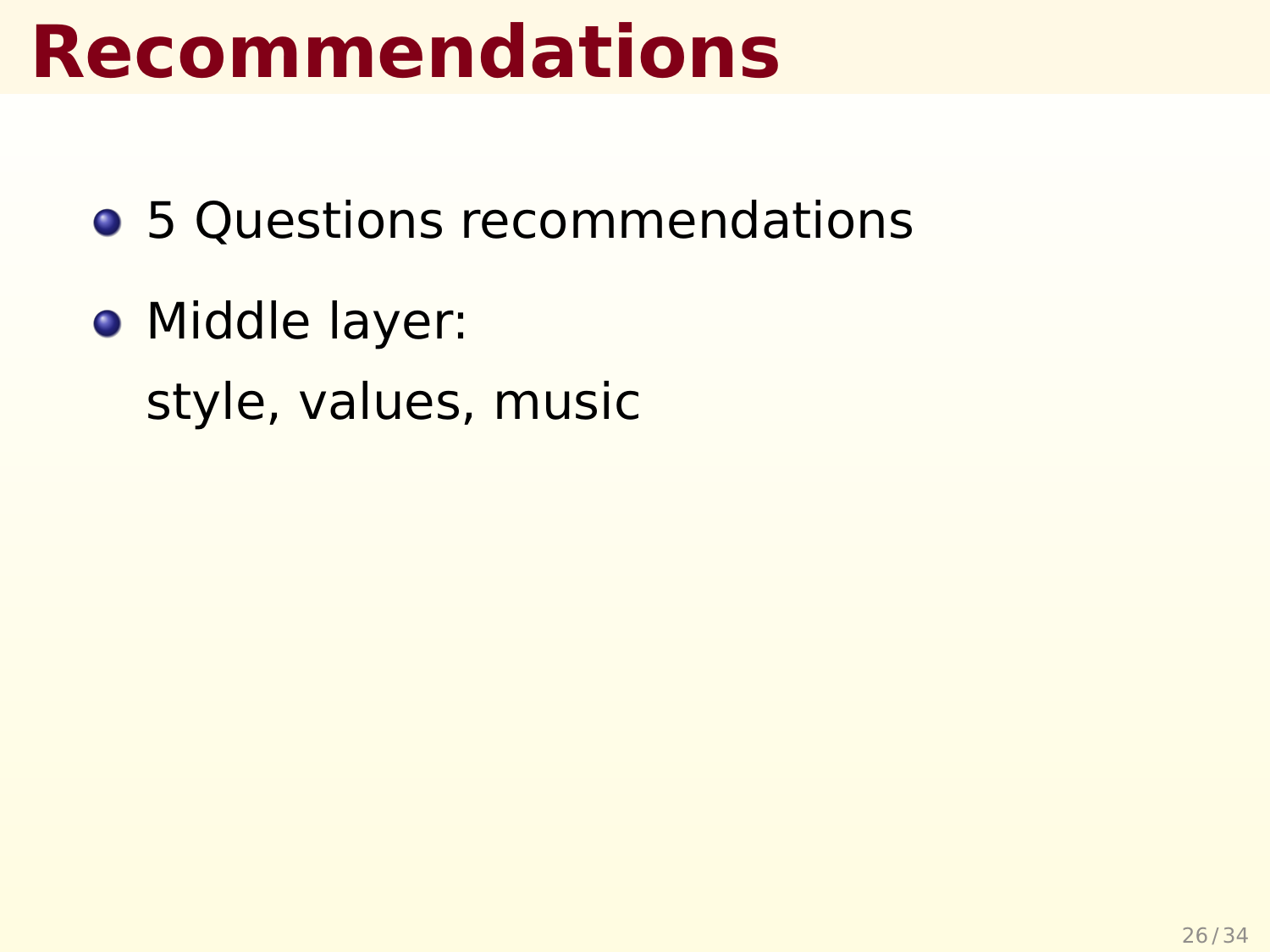- 5 Questions recommendations
- **Middle layer:** style, values, music
- **Superpositive recommendations**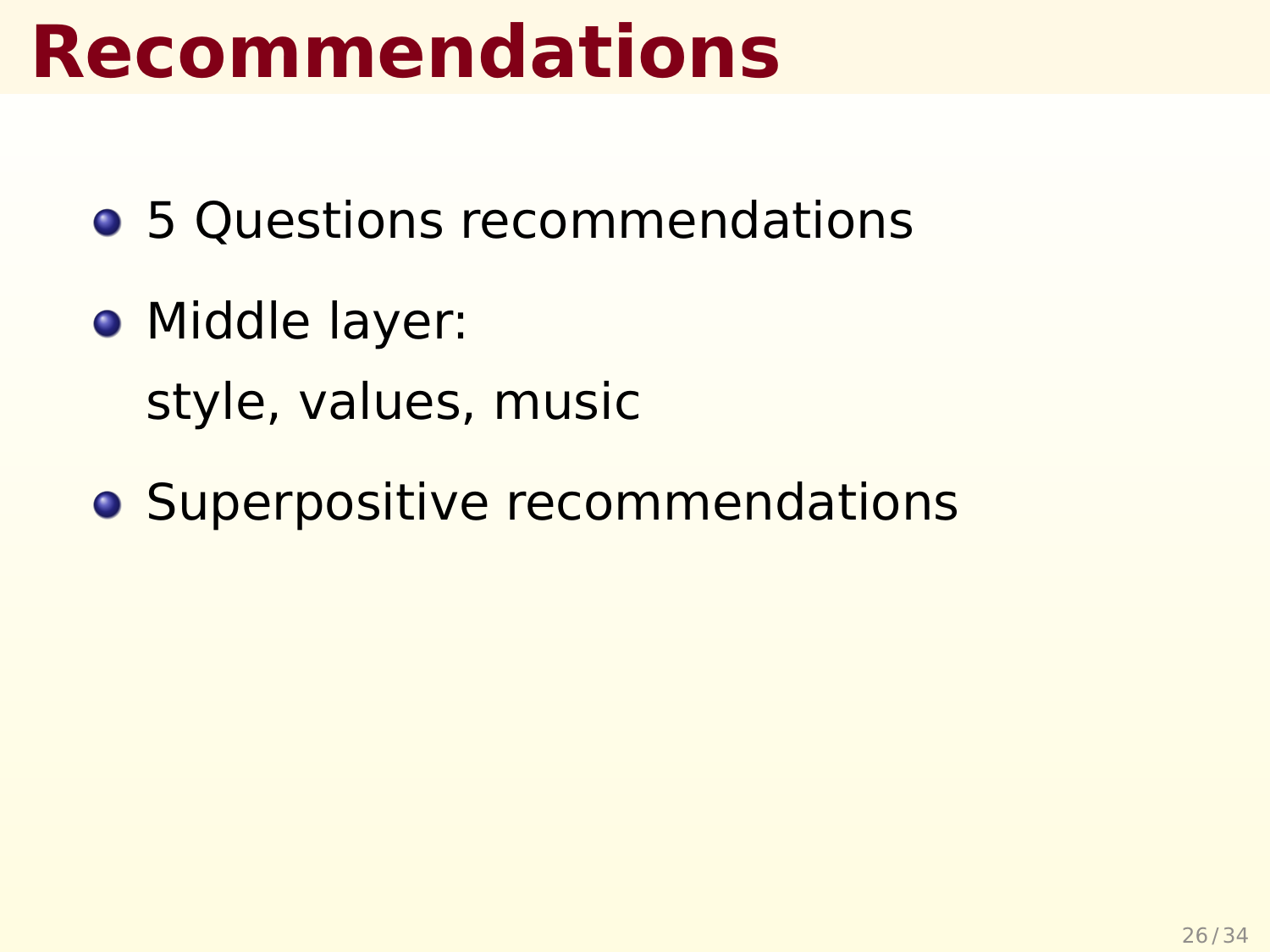- 5 Questions recommendations
- **•** Middle layer: style, values, music
- **Superpositive recommendations**
- **o** Item-to-item recommendations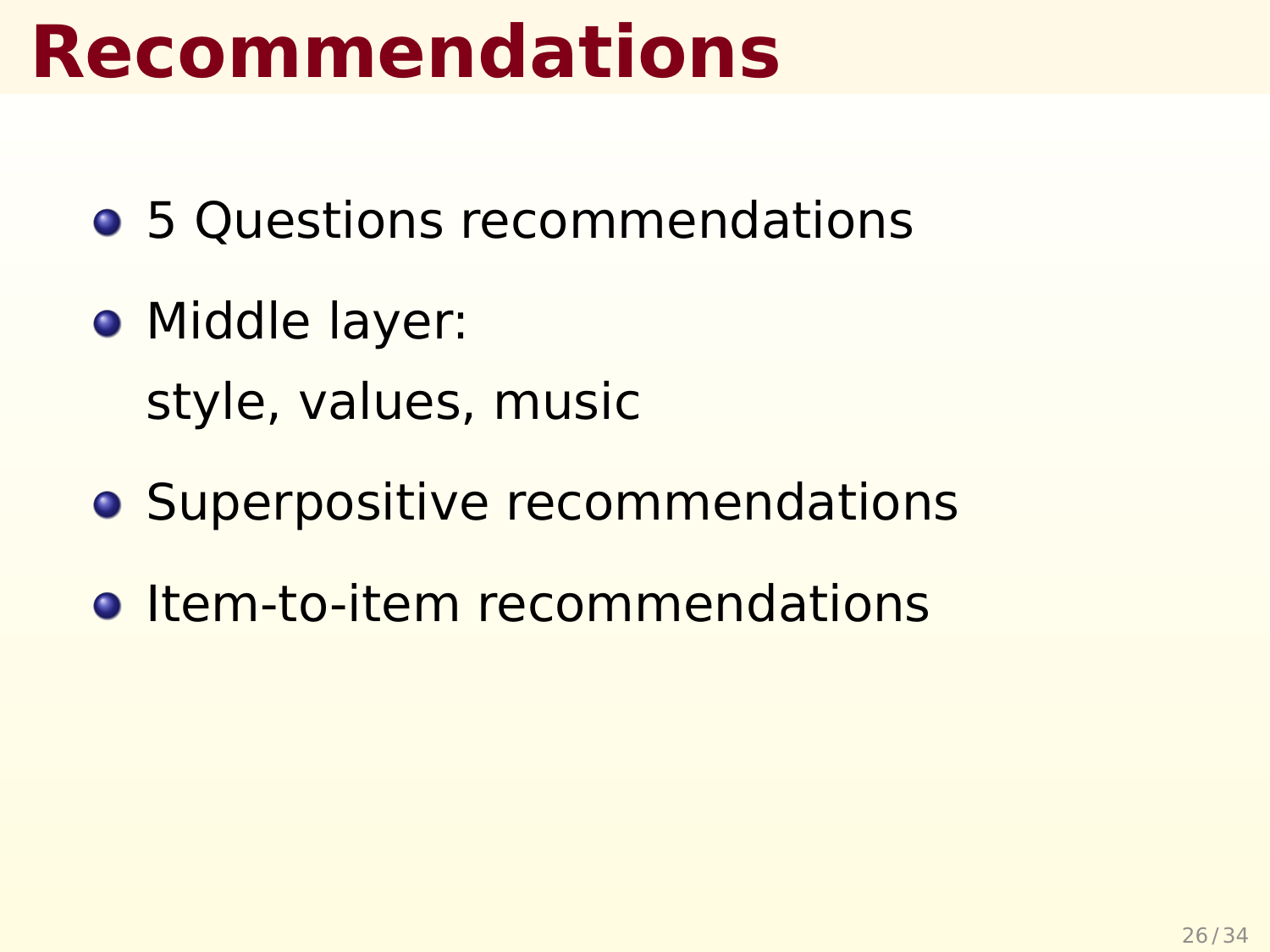- 5 Questions recommendations
- **•** Middle layer: style, values, music
- **Superpositive recommendations**
- **o** Item-to-item recommendations
- o List recommendations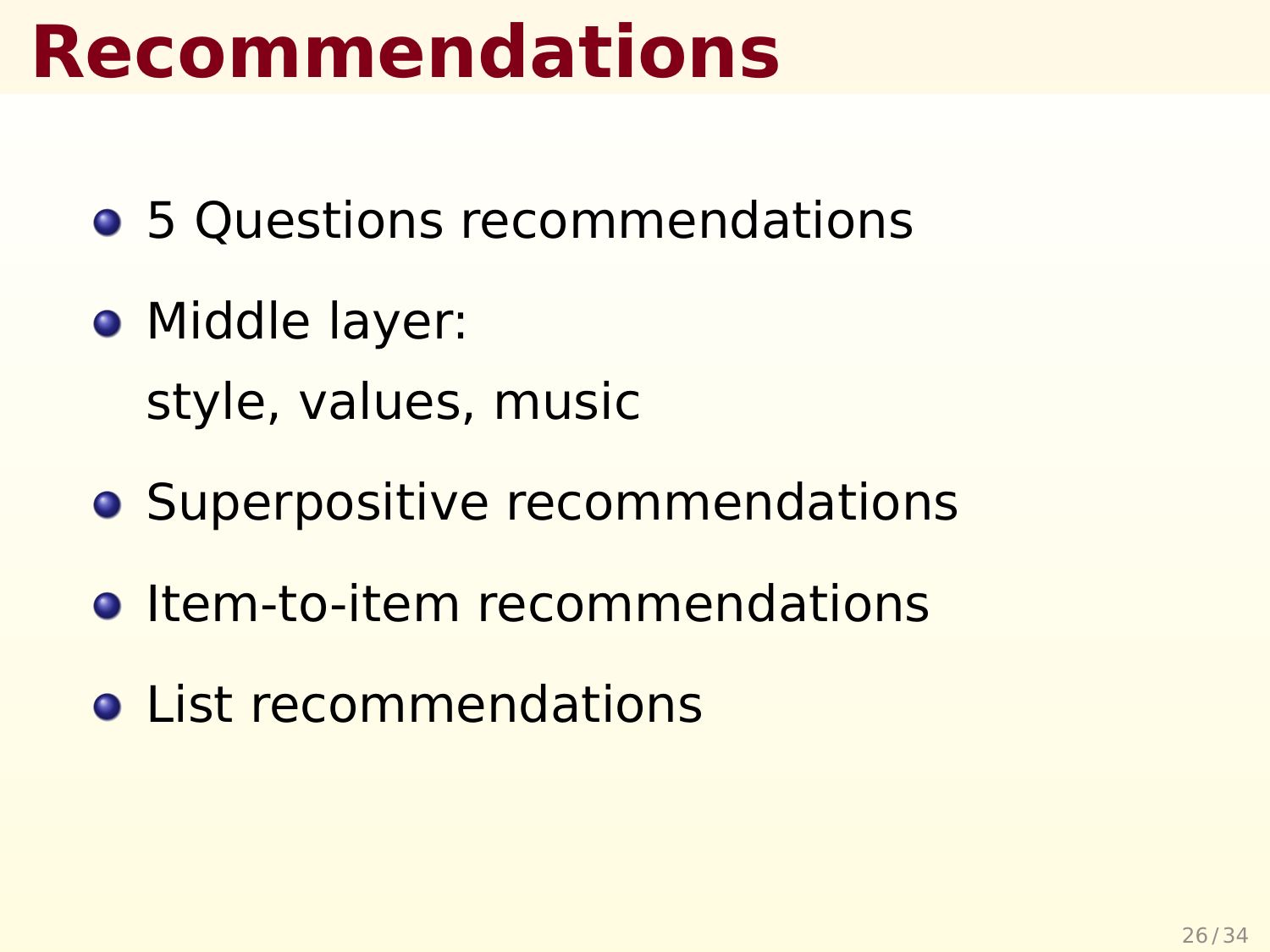- 5 Questions recommendations
- **•** Middle layer: style, values, music
- **Superpositive recommendations**
- **o** Item-to-item recommendations
- o List recommendations
- **Rankings**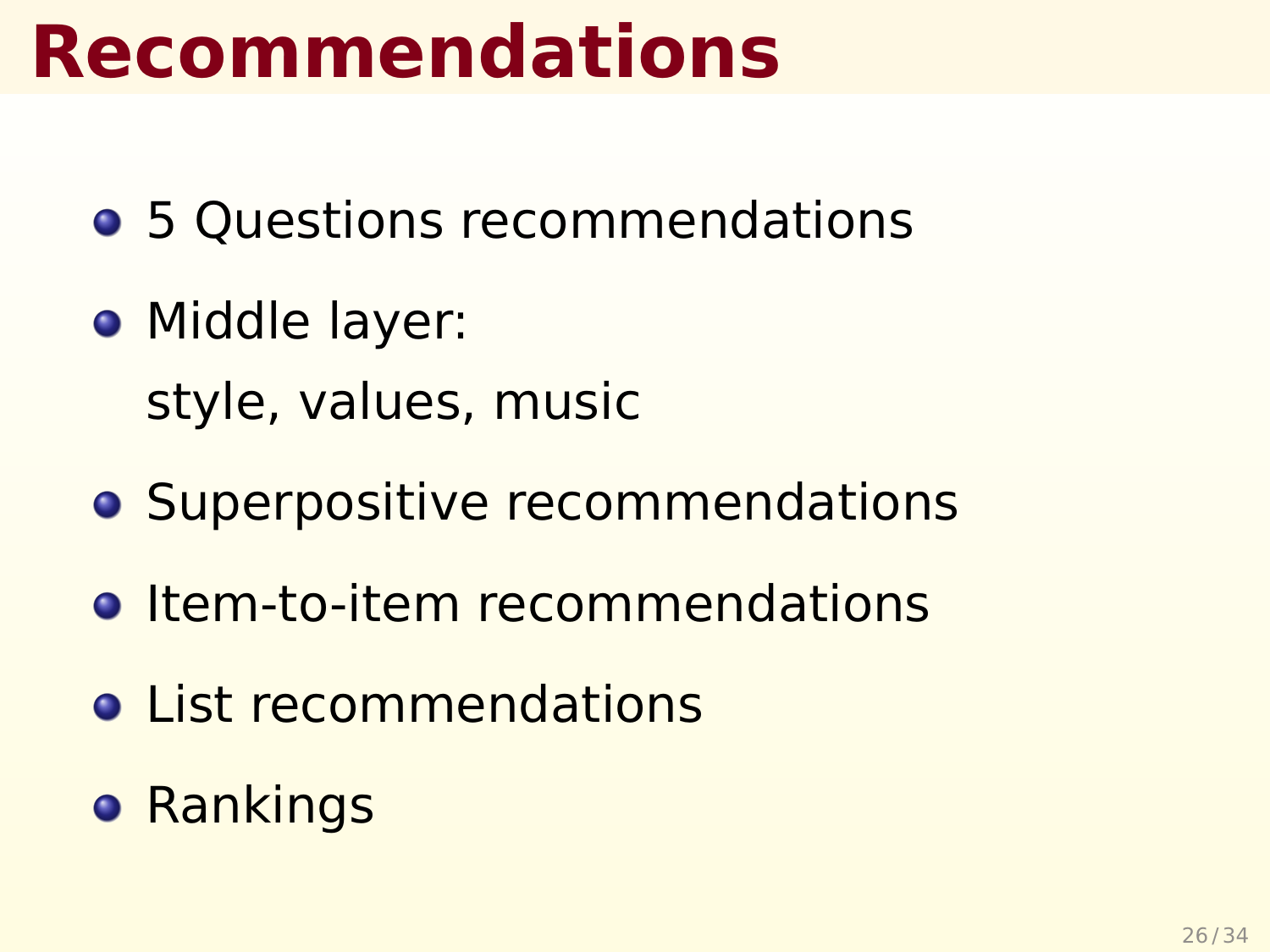# **Data Licensing**

- **Getting data: rewards, weak privacy**
- Data remix rules
- Data Market: Who is ready to pay? For what kind of data?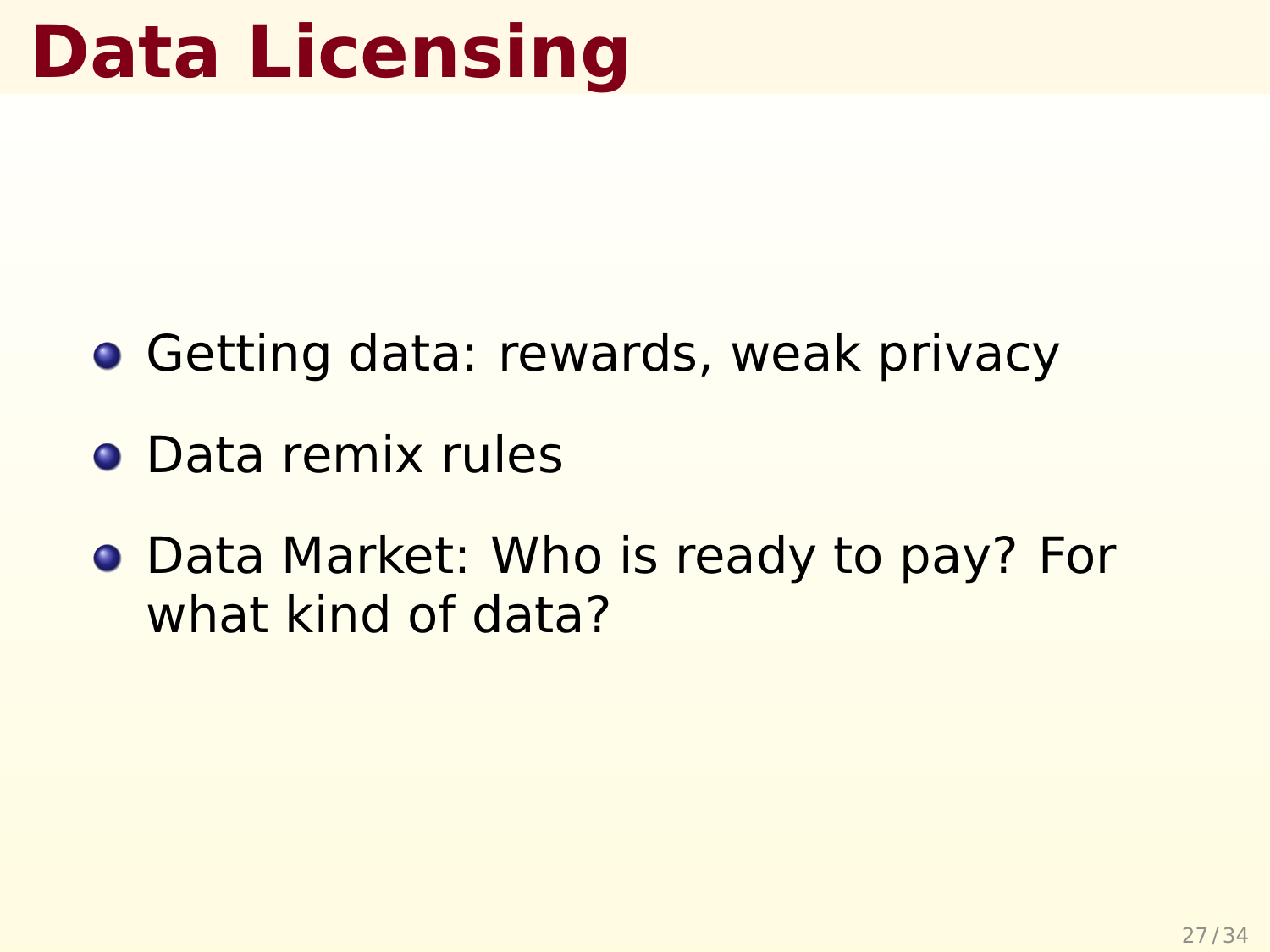# **Disambiguation**

- Unique identifiers and resolution algorithms
- Usability
- Mission: user-generated semantic web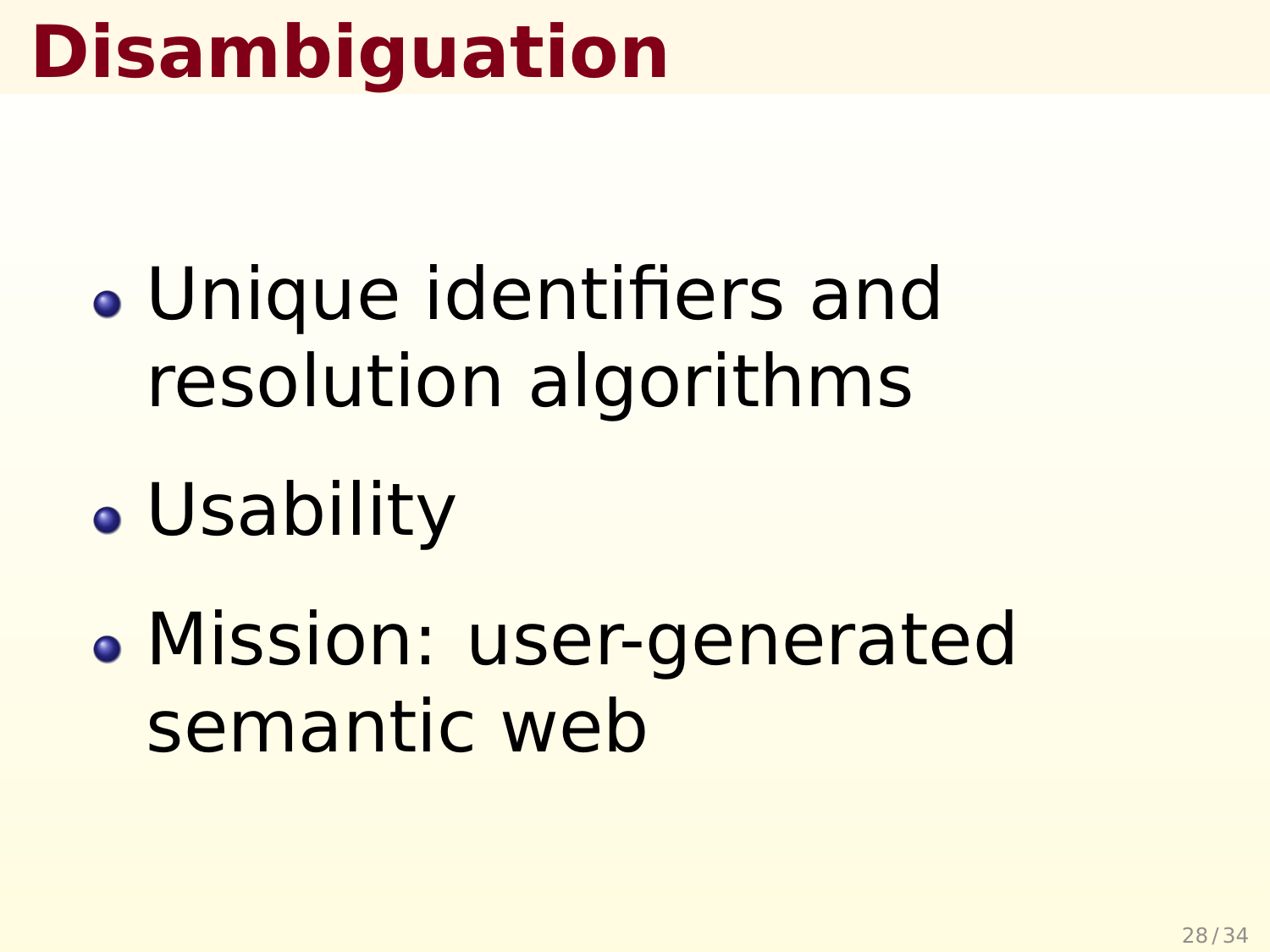# **Get good stuff in**

- Get more content
- Get good content
- Story: adult content in **MySpace**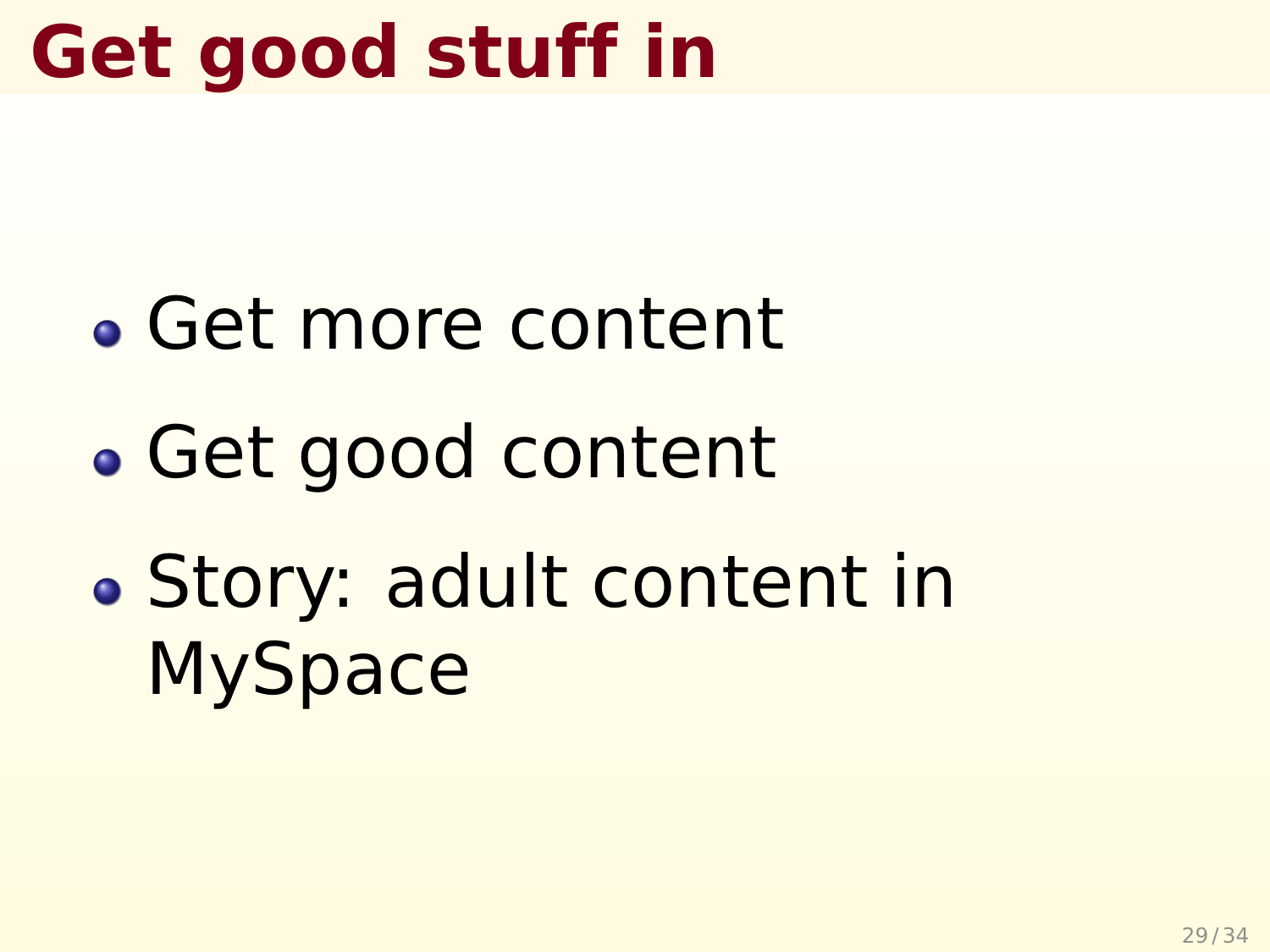### **Call for Feedback**

# • Ideas and feature requests for shopping2.ru?

• Ideas for posted challenges?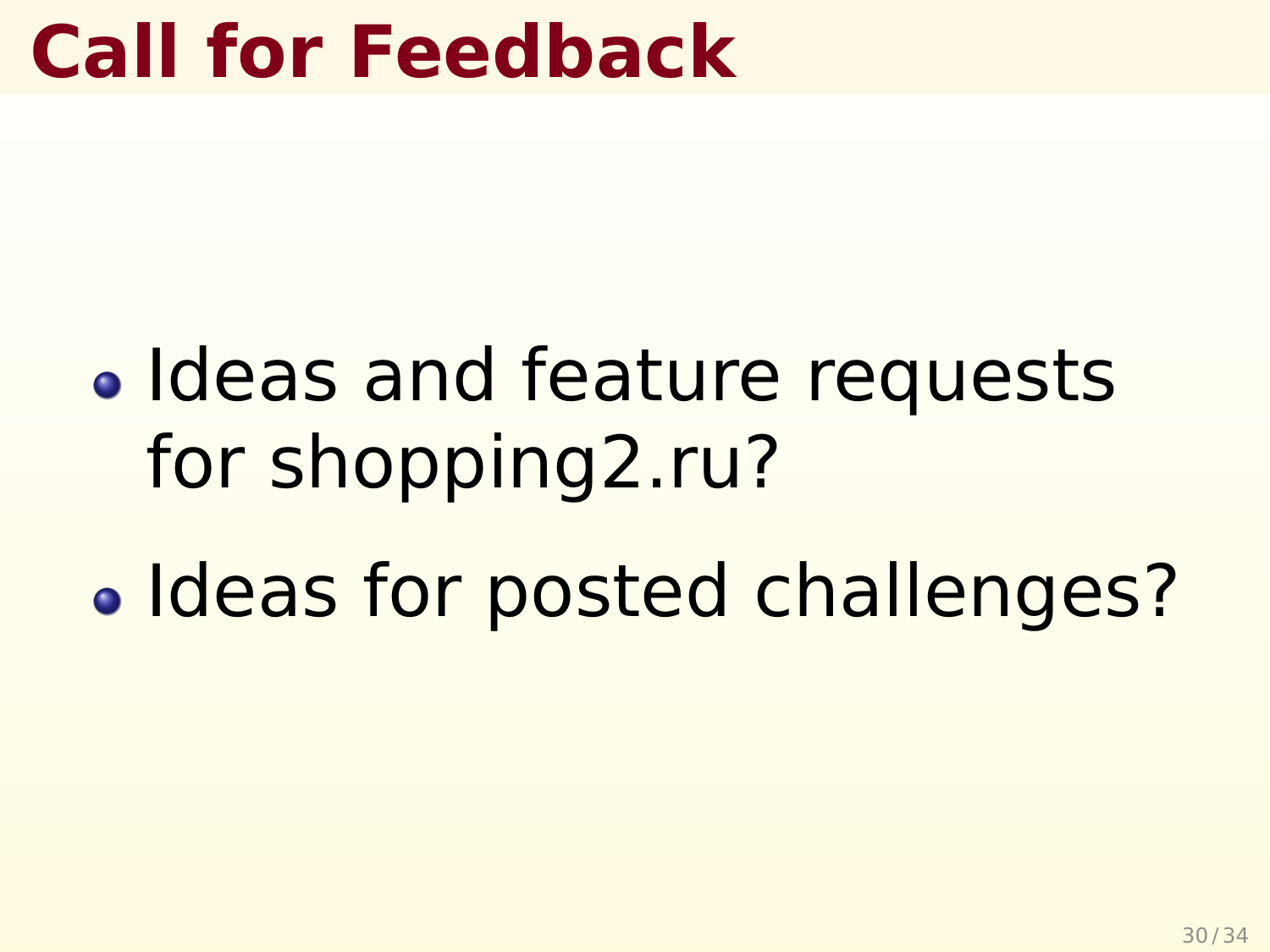# **October 2, Thursday**

#### 18-30

Shopping2.ru presentation & brainstorming

<http://vkontakte.ru/club4719976>

 $\bullet$  21-00

BubbleBar: Shopping2.ru Launch Party! <http://vkontakte.ru/club4764930>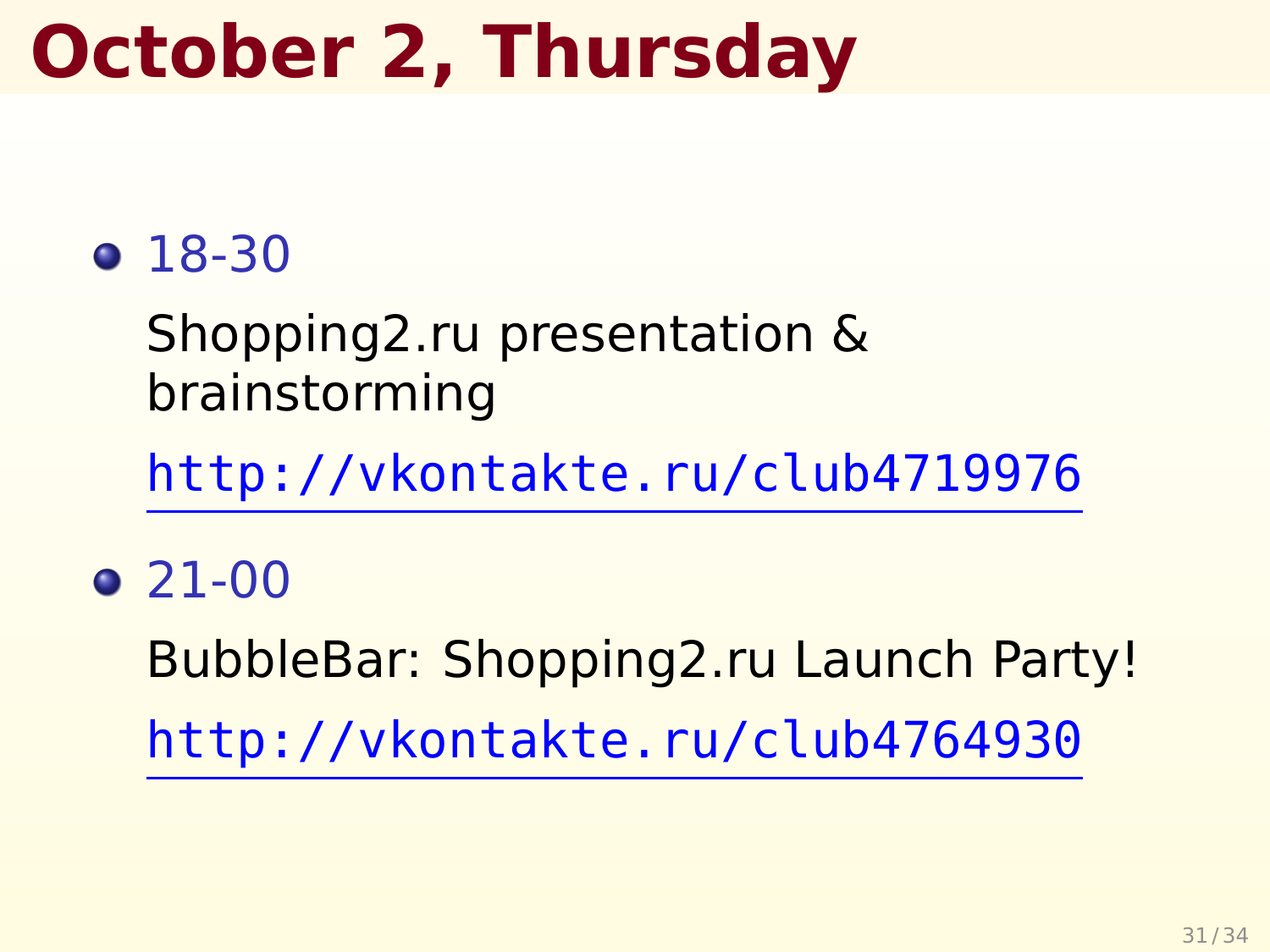## **Links**

#### <http://yury.name>

Homepage

<http://shopping2.ru>

Our prototype "social shopping" project

<http://yury.name/newweb.html>

Tutorial "The New Web"

<http://yury.name/reputation.html>

Tutorial "Reputation Systems"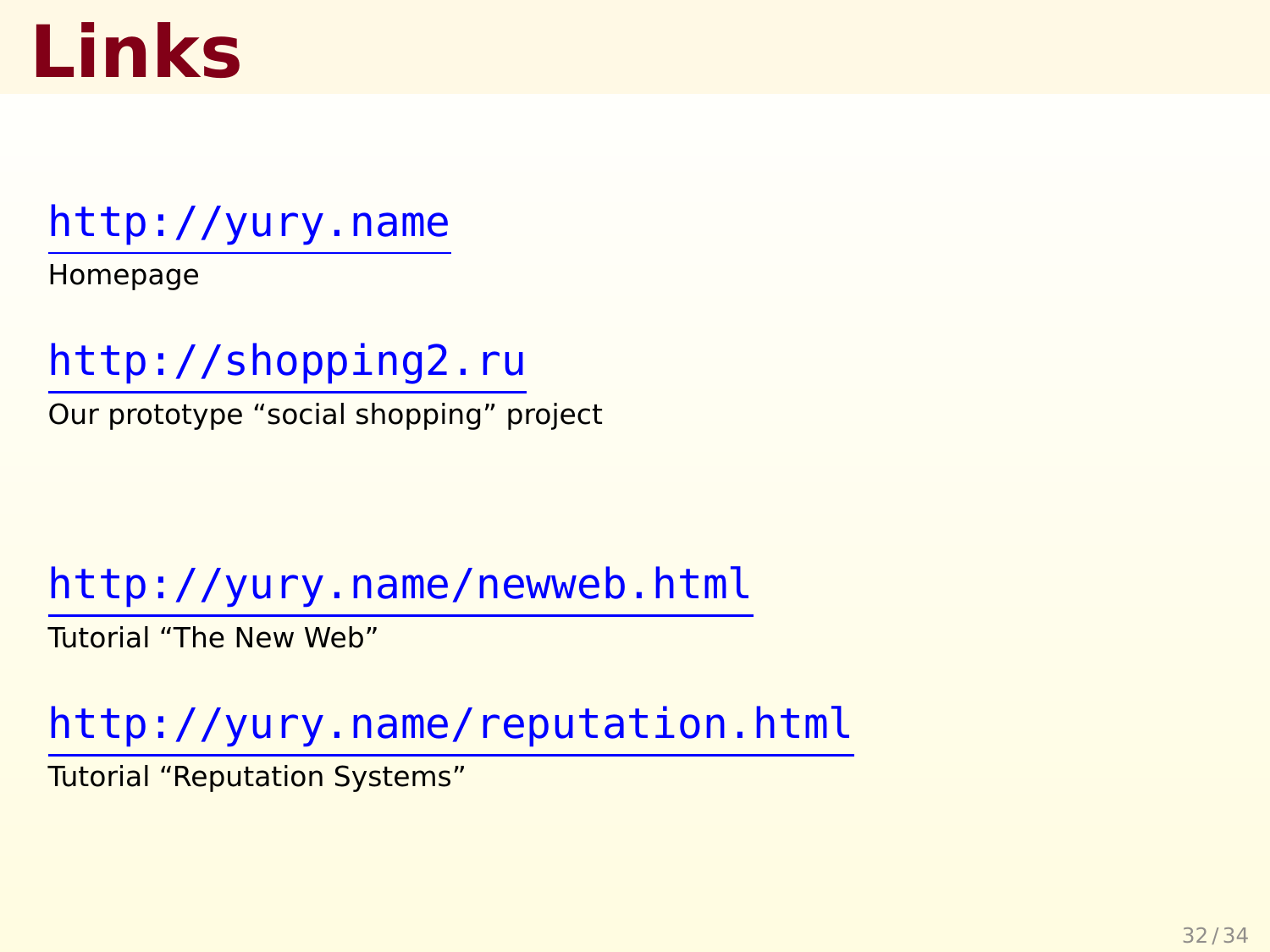#### Michigan U Group "Incentive-Centered Design"

<http://www.socialcomputingresearch.net/twiki/bin/view/ICD/WebHome>

Al Roth papers on Market Design

[http://kuznets.fas.harvard.edu/˜aroth/alroth.html](http://kuznets.fas.harvard.edu/~aroth/alroth.html)

TED: Larry Lessig, Seth Godin, Mena Trott, Jimmy Wales <http://www.ted.com>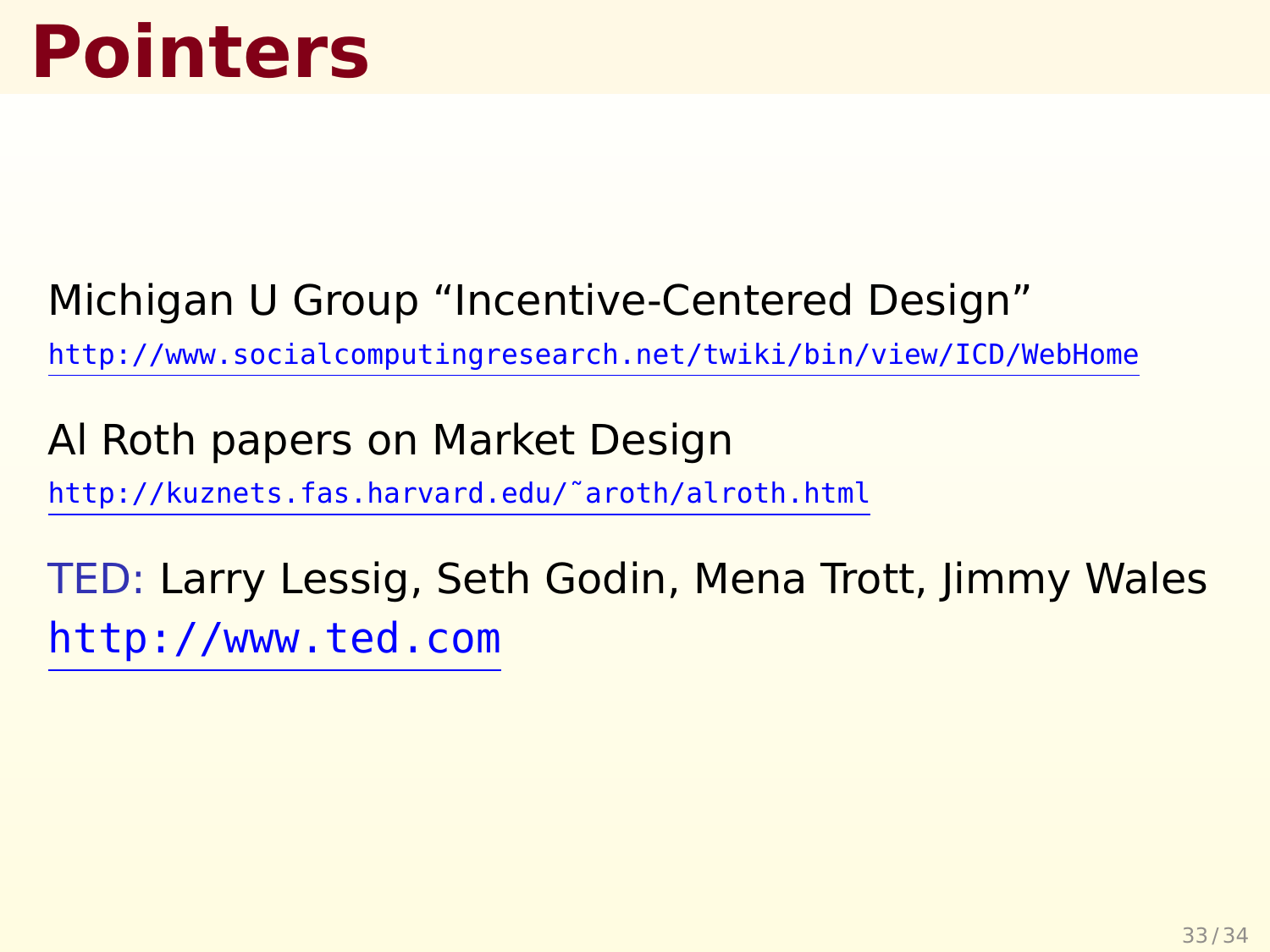#### Problem to think about: Billion wishes